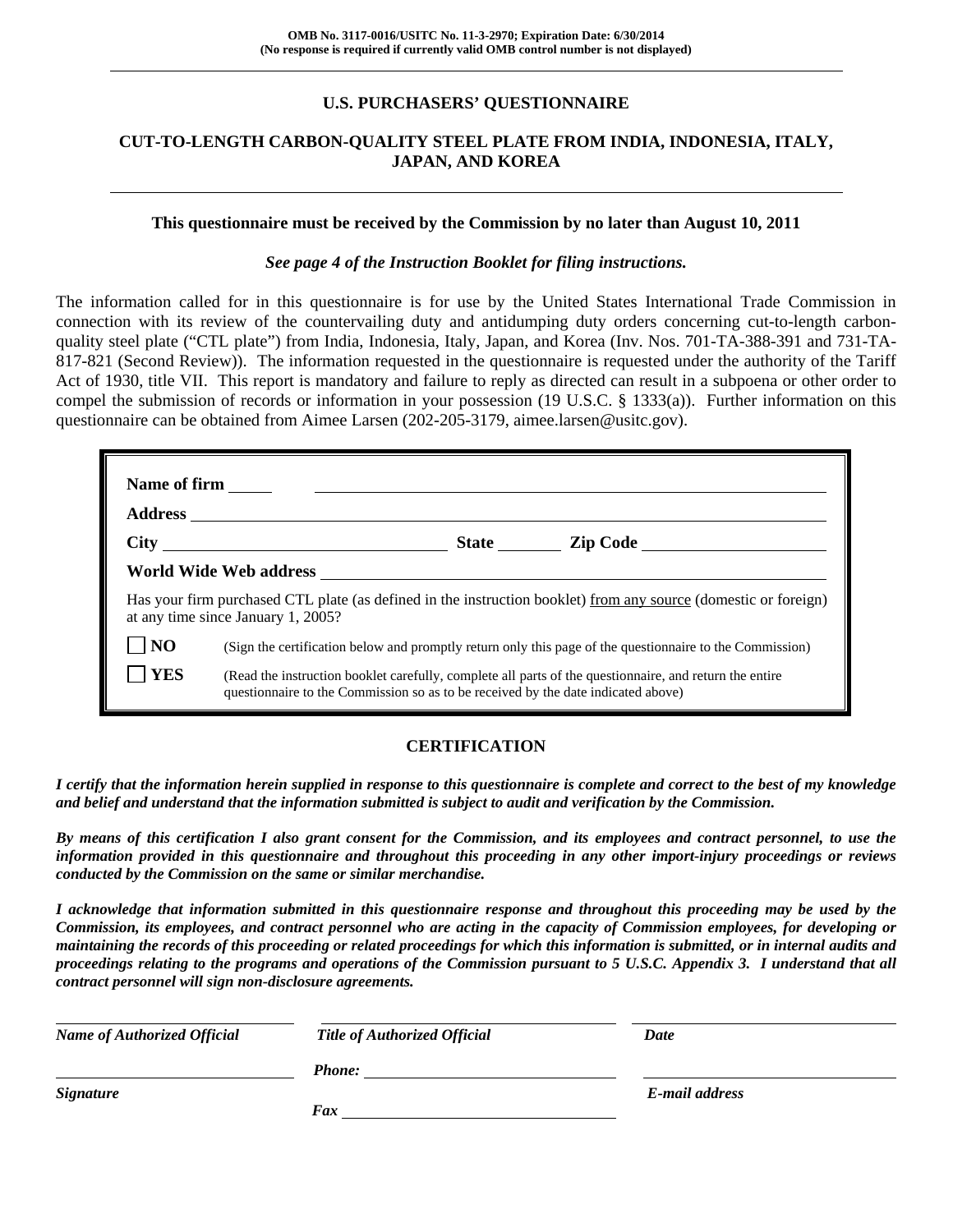# **PART I.—GENERAL INFORMATION**

The questions in this questionnaire have been reviewed with market participants to ensure that issues of concern are adequately addressed and that data requests are sufficient, meaningful, and as limited as possible. Public reporting burden for this questionnaire is estimated to average 40 hours per response, including the time for reviewing instructions, searching existing data sources, gathering the data needed, and completing and reviewing the questionnaire. Send comments regarding the accuracy of this burden estimate or any other aspect of this collection of information, including suggestions for reducing the burden, to aimee.larsen@usitc.gov or via the other submission options described in the instruction booklet.

I-1a. **OMB statistics.--**Please report the actual number of hours required and the cost to your firm of preparing the reply to this questionnaire and completing the form.

hours dollars

- I-1b. **OMB feedback.--**We are interested in any comments you may have for improving this questionnaire in general or the clarity of specific questions. Please attach such comments to aimee.larsen@usitc.gov or via the other submission options described in the instruction booklet.
- I-2. **Establishments covered.--**Provide the name and address of establishment(s) covered by this questionnaire (see page 3 of the instruction booklet for reporting guidelines). If your firm is publicly traded, please specify the stock exchange and trading symbol.
- I-3. **Ownership.--**Is your firm owned, in whole or in part, by any other firm?
	-

l

l

l

 $\Box$  No  $\Box$  Yes--List the following information.

Firm name Address

Extent of ownership

I-4. **Related SUBJECT importers/exporters.--**Does your firm have any related firms, either domestic or foreign, that are engaged in importing CTL plate from India, Indonesia, Italy, Japan, and/or Korea into the United States or that are engaged in exporting CTL plate from India, Indonesia, Italy, Japan, and/or Korea to the United States?

| $\Box$ No | $\Box$ Yes--List the following information. |             |
|-----------|---------------------------------------------|-------------|
| Firm name | Address                                     | Affiliation |
|           |                                             |             |
|           |                                             |             |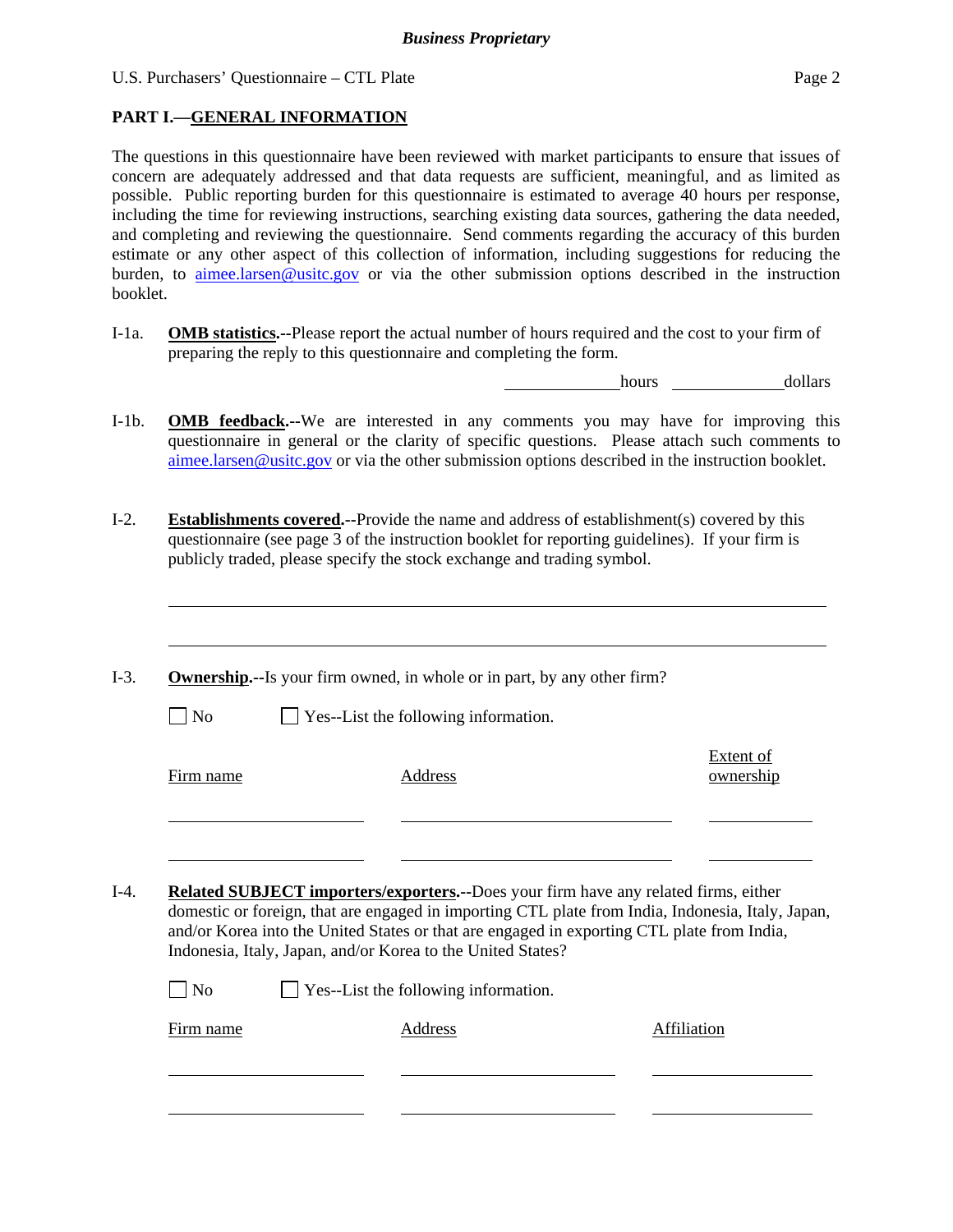# **PART I.--GENERAL INFORMATION***--Continued*

I-5. **Related producers.--**Does your firm have any related firms, either domestic or foreign, that are engaged in the production of CTL plate?

| No             | Yes--List the following information.                                                                                                                                                                                                                                                |             |
|----------------|-------------------------------------------------------------------------------------------------------------------------------------------------------------------------------------------------------------------------------------------------------------------------------------|-------------|
| Firm name      | Address                                                                                                                                                                                                                                                                             | Affiliation |
|                |                                                                                                                                                                                                                                                                                     |             |
|                |                                                                                                                                                                                                                                                                                     |             |
|                |                                                                                                                                                                                                                                                                                     |             |
|                | <b>Business plan.--In</b> Part III of this questionnaire we request a copy of your company's business<br>plan. Does your company or any related firm have a business plan or any internal documents that<br>describe, discuss, or analyze expected market conditions for CTL plate? |             |
| N <sub>o</sub> | □ Yes--Please provide the requested documents. If you are not providing the<br>requested documents, please explain why not.                                                                                                                                                         |             |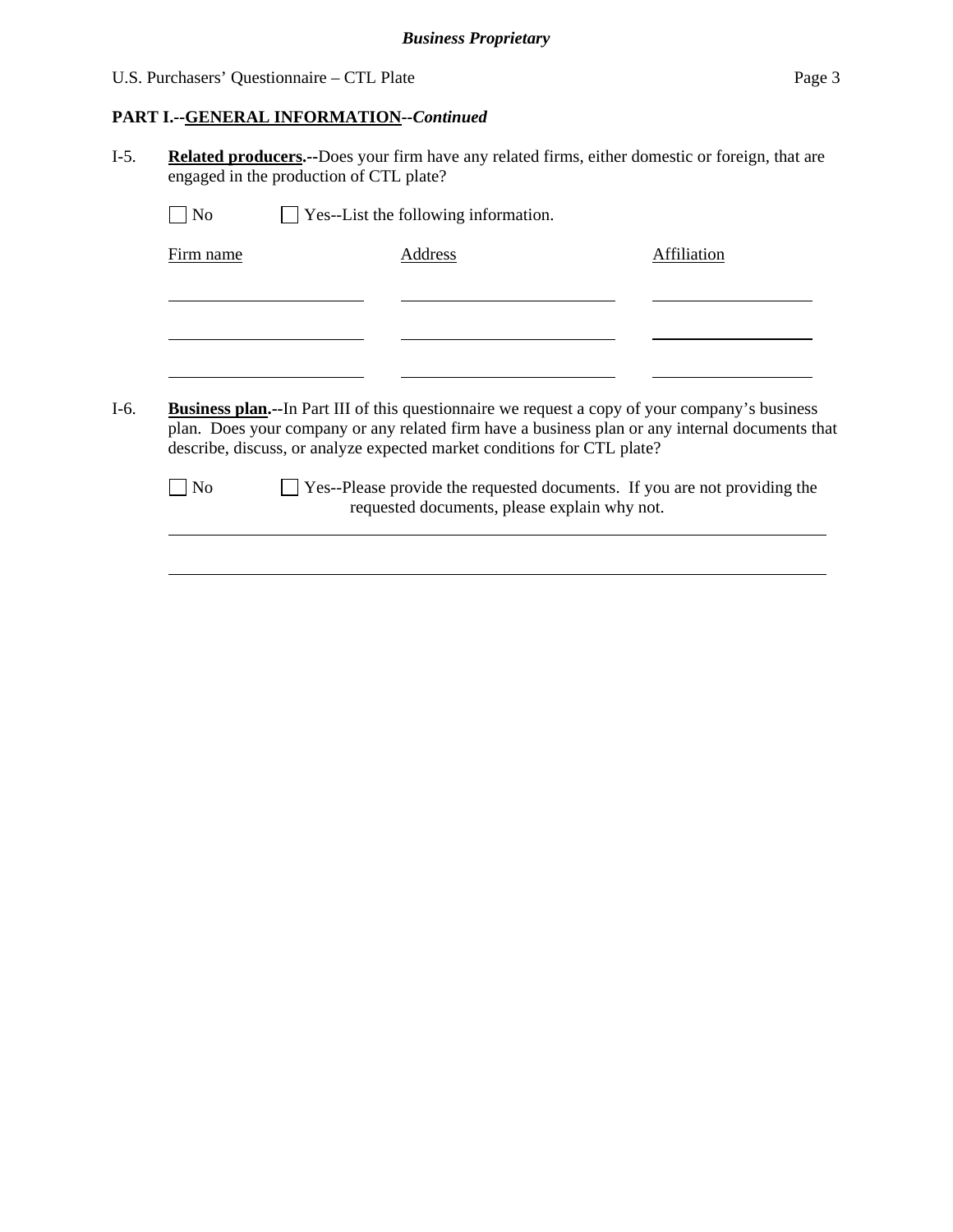Please identify the individual to be contacted and indicate the methods to be used for questions regarding the confidential information in parts II to IV.

Name and title: E-mail: Telephone: ( )

## **PLEASE NOTE:**

**For the remaining questions, when providing information regarding imports from Korea, please exclude imports from POSCO from your discussion. Imports from POSCO are not subject to the antidumping order and should be addressed when discussing nonsubject CTL plate.** 

II-1. **Purchases.--**Report, as indicated below, your firm's purchases (either directly or through a sales agent or broker) of CTL plate. Report based on delivery date, not order date.

| Quantity (in short tons) and value (in \$1,000) |      |      |      |      |      |      |                   |                   |
|-------------------------------------------------|------|------|------|------|------|------|-------------------|-------------------|
| <b>Item</b>                                     | 2005 | 2006 | 2007 | 2008 | 2009 | 2010 | Jan.-June<br>2010 | Jan.-June<br>2011 |
| Purchases of CTL plate produced in--            |      |      |      |      |      |      |                   |                   |
| <b>The United States:</b><br>Quantity           |      |      |      |      |      |      |                   |                   |
| Value                                           |      |      |      |      |      |      |                   |                   |
| India:<br>Quantity                              |      |      |      |      |      |      |                   |                   |
| Value                                           |      |      |      |      |      |      |                   |                   |
| Indonesia:<br>Quantity                          |      |      |      |      |      |      |                   |                   |
| Value                                           |      |      |      |      |      |      |                   |                   |
| Italy:<br>Quantity                              |      |      |      |      |      |      |                   |                   |
| Value                                           |      |      |      |      |      |      |                   |                   |
| Japan:<br>Quantity                              |      |      |      |      |      |      |                   |                   |
| Value                                           |      |      |      |      |      |      |                   |                   |
| Korea:<br>Quantity                              |      |      |      |      |      |      |                   |                   |
| Value                                           |      |      |      |      |      |      |                   |                   |
| All other countries: <sup>1</sup><br>Quantity   |      |      |      |      |      |      |                   |                   |
| Value                                           |      |      |      |      |      |      |                   |                   |
| 1<br>Please identify these countries:           |      |      |      |      |      |      |                   |                   |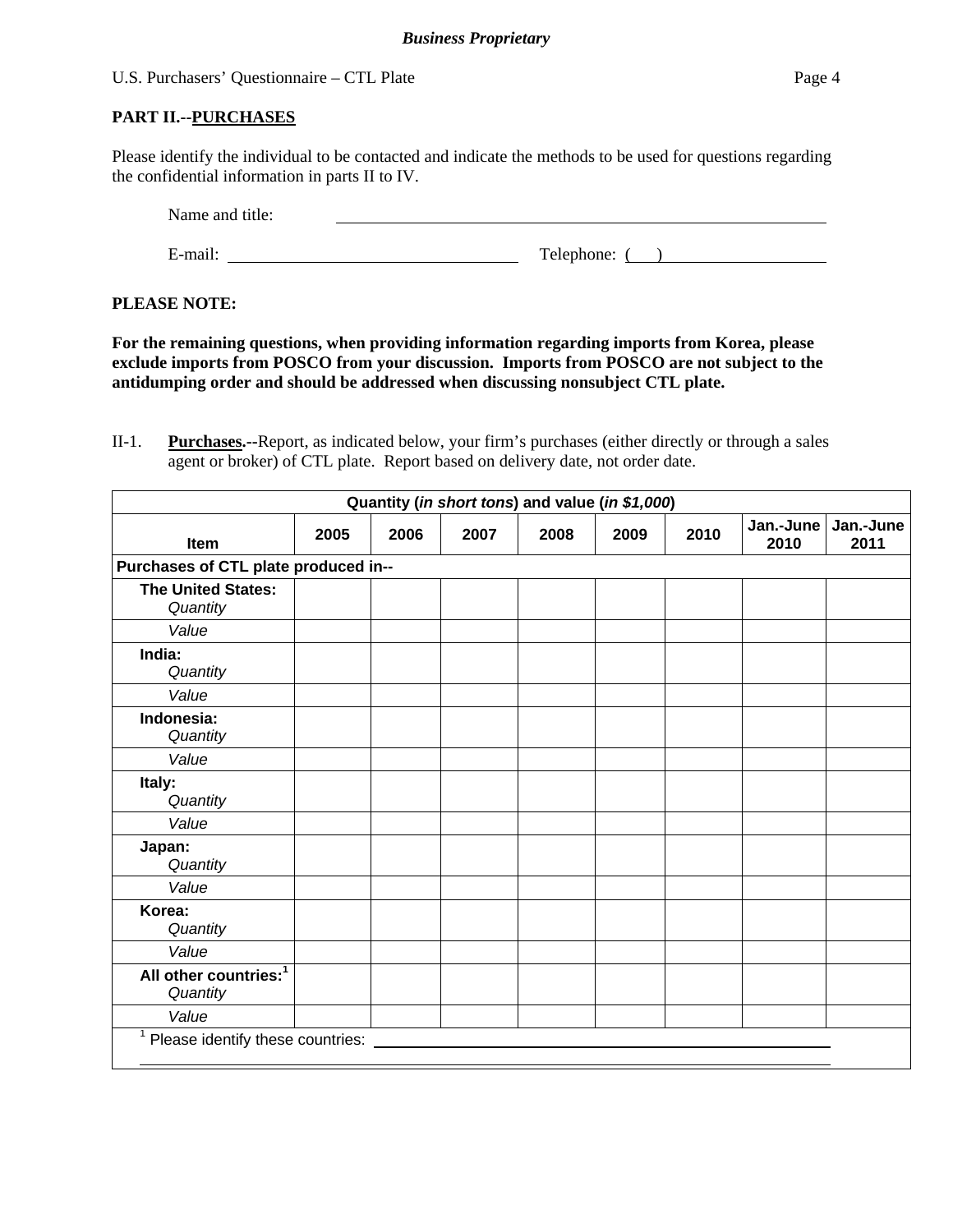# **PART II.--PURCHASES***--Continued*

l

l

II-2. **Changes in purchasing patterns.--** Please indicate how the relative levels of your firm's purchases of CTL plate from different sources (both domestic and foreign) have changed since 2005.

| <b>Source of purchases</b> | <b>Trend</b>                                                          | <b>Explanation for trend</b> |
|----------------------------|-----------------------------------------------------------------------|------------------------------|
| <b>The United States</b>   | Decreased<br>Increased<br>No change<br>Fluctuated<br>Did not purchase |                              |
| India                      | Decreased<br>Increased<br>No change<br>Fluctuated<br>Did not purchase |                              |
| Indonesia                  | Decreased<br>Increased<br>No change<br>Fluctuated<br>Did not purchase |                              |
| Italy                      | Decreased<br>Increased<br>No change<br>Fluctuated<br>Did not purchase |                              |
| Japan                      | Decreased<br>Increased<br>No change<br>Fluctuated<br>Did not purchase |                              |
| Korea                      | Decreased<br>Increased<br>No change<br>Fluctuated<br>Did not purchase |                              |
| All other countries        | Decreased<br>Increased<br>No change<br>Fluctuated<br>Did not purchase |                              |

II-3. **Purchases from one country only**.--If your firm has purchased CTL plate from only one country, please explain the reasons for doing so.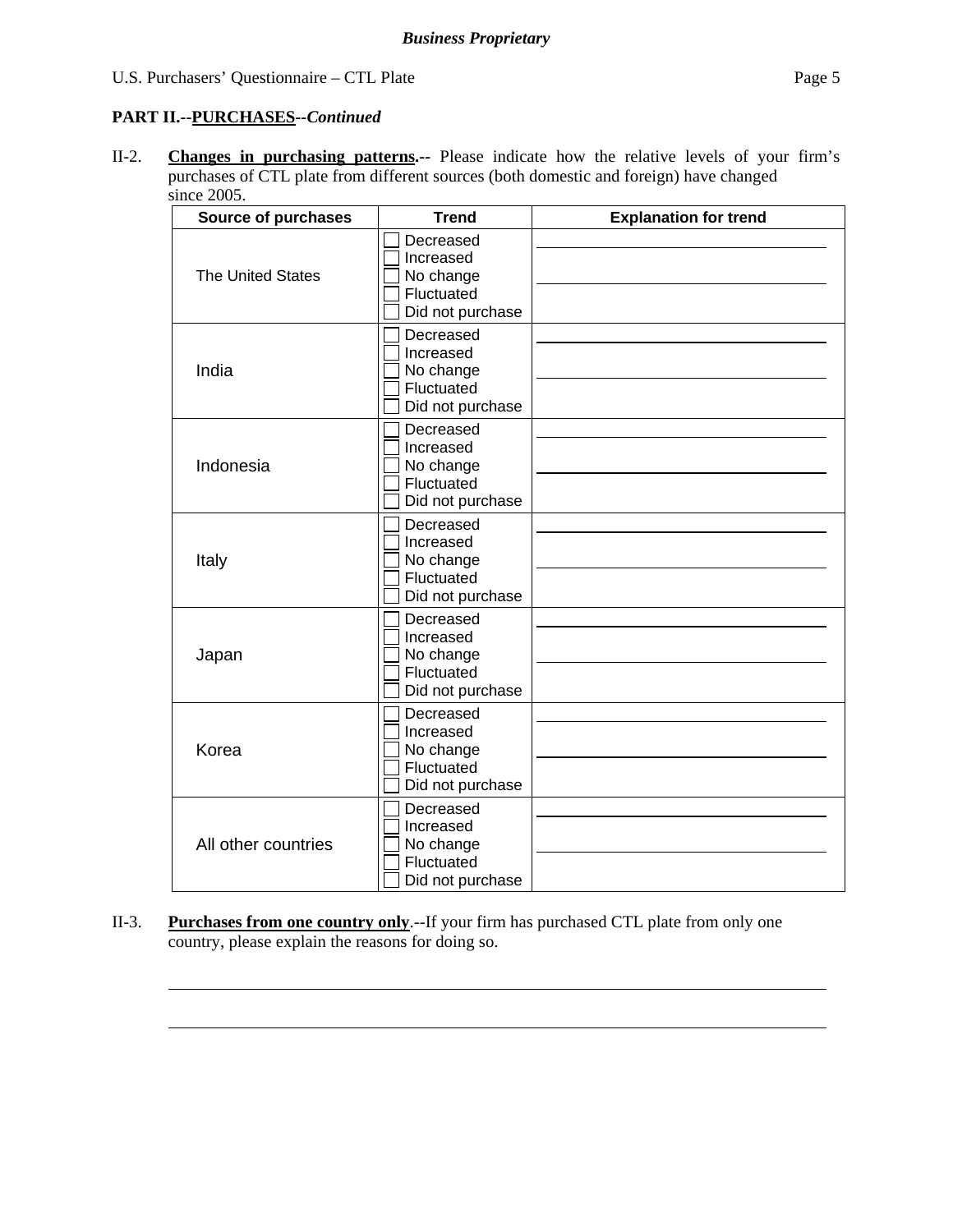# **PART II.--PURCHASES***--Continued*

II-5. **Supplier identification.--**Please identify below the names and addresses of your firm's **FIVE** largest suppliers for CTL plate since 2005. Please also provide the name and telephone number of a contact person and the share of the quantity of your firm's total shipments of CTL plate that each of these suppliers accounted for in 2010.

| No.                     | Supplier's<br>name | <b>City and state</b> | <b>Contact person</b> | Telephone number<br>or e-mail address | Share of<br>2010<br>purchases<br>(%) |
|-------------------------|--------------------|-----------------------|-----------------------|---------------------------------------|--------------------------------------|
| $\mathbf 1$             |                    |                       |                       |                                       |                                      |
| $\overline{\mathbf{2}}$ |                    |                       |                       |                                       |                                      |
| $\mathbf{3}$            |                    |                       |                       |                                       |                                      |
| $\overline{\mathbf{4}}$ |                    |                       |                       |                                       |                                      |
| $5\phantom{.0}$         |                    |                       |                       |                                       |                                      |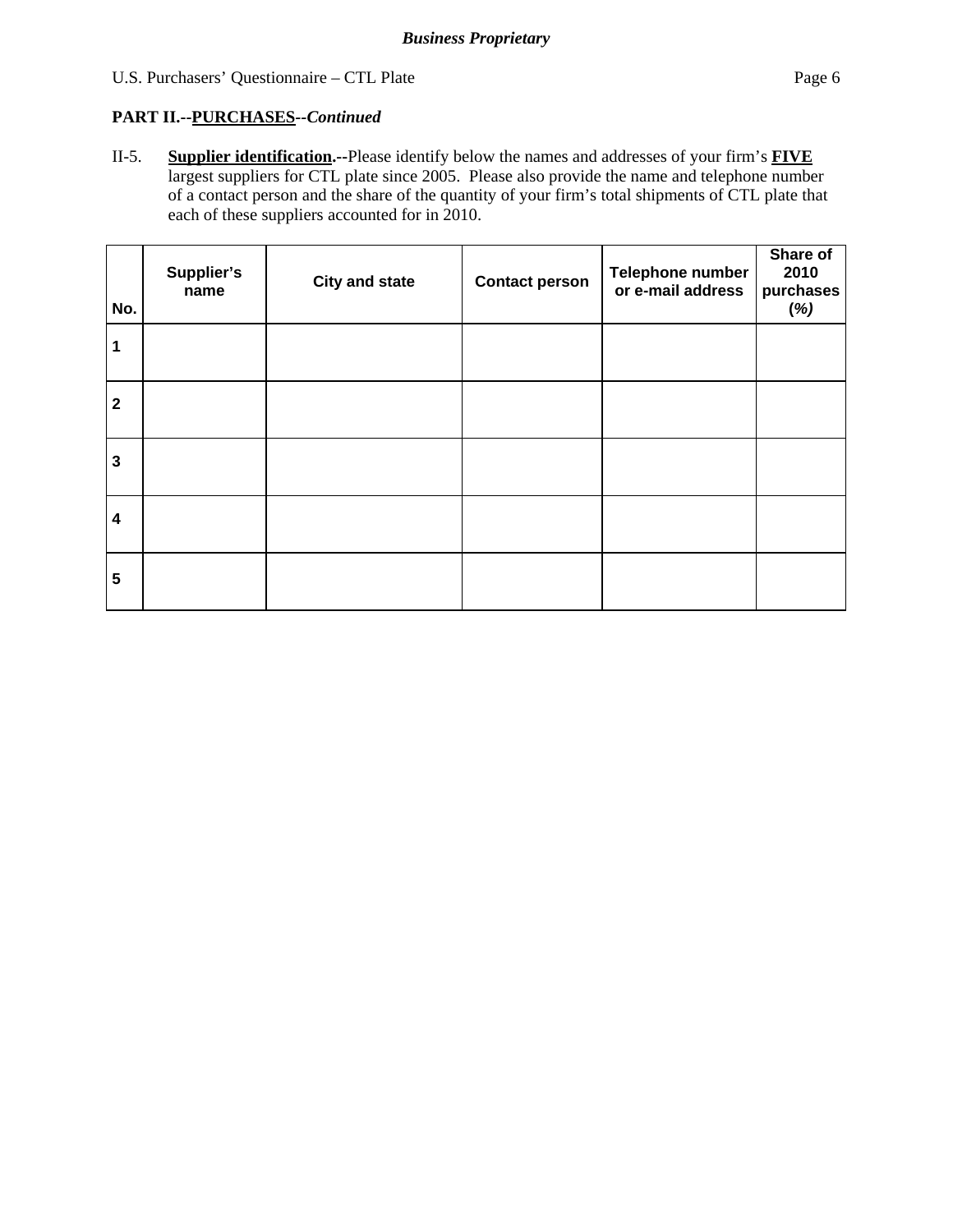#### **PART III.-- MARKET CHARACTERISTICS AND PURCHASING PRACTICES**

III-1. **Firm type.--**Which of the following best describes your firm as a purchaser of CTL plate (check all that apply)?

| End user         |  |
|------------------|--|
| Distributor      |  |
| Other (Describe: |  |

III-2. **Competition for sales.--**If you are a distributor or reseller of CTL plate, do you compete for sales to your customers with the manufacturers or importers from which you purchase CTL plate?

|        |                                                                                                                   | Yes--Please describe                                                  |                                                                                                                                           |
|--------|-------------------------------------------------------------------------------------------------------------------|-----------------------------------------------------------------------|-------------------------------------------------------------------------------------------------------------------------------------------|
|        |                                                                                                                   |                                                                       |                                                                                                                                           |
| III-3. |                                                                                                                   | types of consumers to which you sell CTL plate? Check all that apply. | <b>Types of customers.</b> --If your firm is a distributor or reseller of CTL plate, what are the major                                   |
|        | Oil and gas fabricators<br>Power transmission/utility pole<br>fabricators<br>Tool and die makers<br>Ship builders | Storage tank and structural fabricators                               | Railcar/ other transportation-related<br>manufacturers<br>Construction and/or agricultural<br>equipment manufacturers<br>Other (Describe: |

III-4. **End uses.--**If your firm is an end user of CTL plate, list in order of quantity of CTL plate consumed, the top 3 products for which your firm purchases CTL plate as a component part or input. Please indicate what percentage of the total cost is accounted for by CTL plate and other inputs.

|              |                           | Share of total cost in each of the product(s)<br>you produce accounted for by |                        |       |
|--------------|---------------------------|-------------------------------------------------------------------------------|------------------------|-------|
|              | Product(s) you<br>produce | CTL plate (percent)                                                           | Other inputs (percent) | Total |
|              |                           |                                                                               |                        | 100%  |
| $\mathbf{2}$ |                           |                                                                               |                        | 100%  |
| 3.           |                           |                                                                               |                        | 100%  |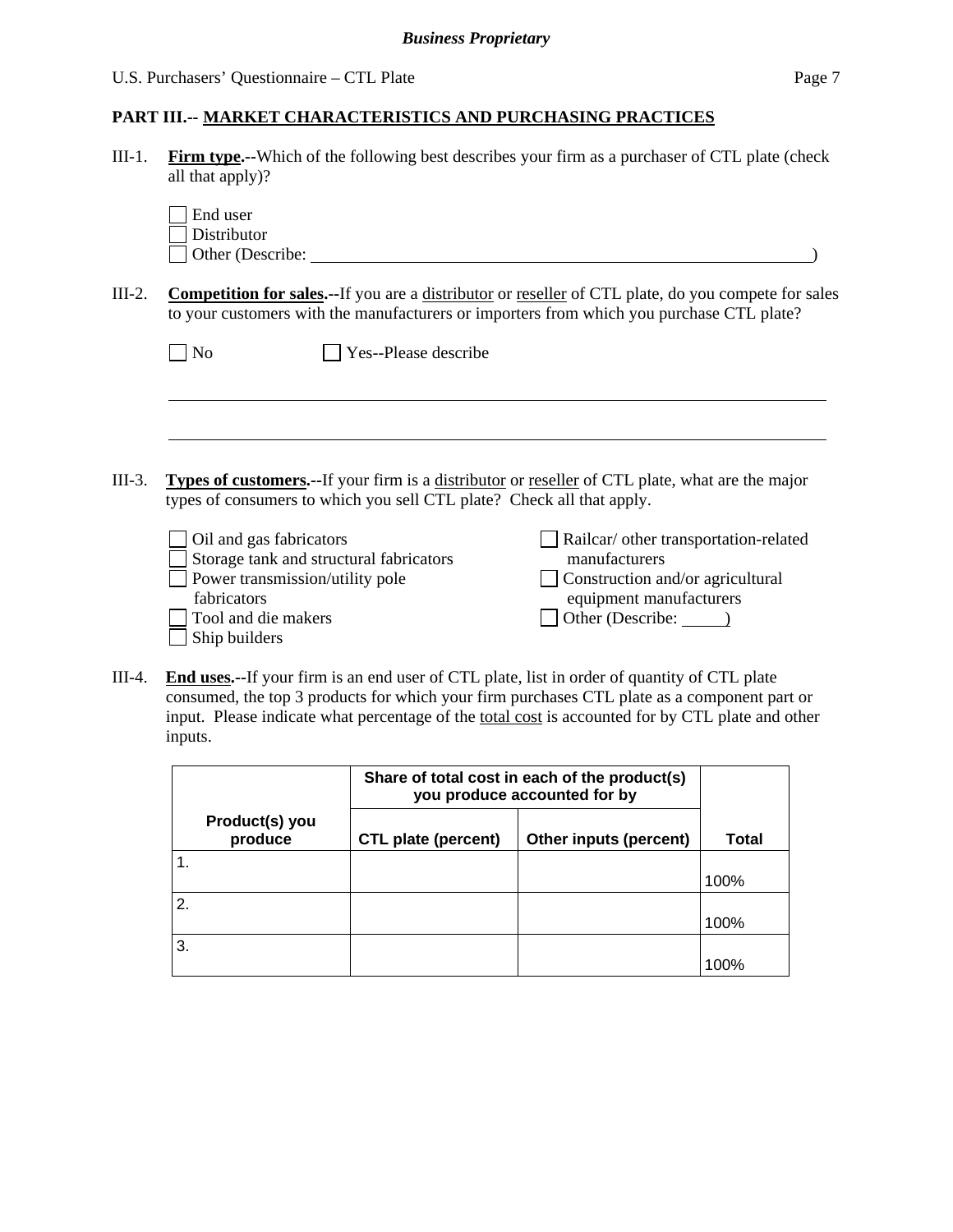# **PART III.-- MARKET CHARACTERISTICS AND PURCHASING PRACTICES***--Continued*

| $III-5.$ |                                                                                                                   | Demand for end use products.--                                                                                                         |  |  |  |  |  |  |
|----------|-------------------------------------------------------------------------------------------------------------------|----------------------------------------------------------------------------------------------------------------------------------------|--|--|--|--|--|--|
|          | (a)                                                                                                               | If your firm is an end user of CTL plate, has the demand for your firm's final products<br>incorporating CTL plate changed since 2005? |  |  |  |  |  |  |
|          |                                                                                                                   | Increased<br>Decreased<br>Fluctuated<br>No change                                                                                      |  |  |  |  |  |  |
|          | (b)                                                                                                               | Has this had any effect on your firm's demand for CTL plate?                                                                           |  |  |  |  |  |  |
|          |                                                                                                                   | $\Box$ No-Please explain. $\Box$ Yes--Please describe.                                                                                 |  |  |  |  |  |  |
|          |                                                                                                                   |                                                                                                                                        |  |  |  |  |  |  |
| III-6.   |                                                                                                                   | Changes in end uses.--Have there been any changes in the end uses of CTL plate since 2005?                                             |  |  |  |  |  |  |
|          | $\exists$ No                                                                                                      | Yes--Please describe.                                                                                                                  |  |  |  |  |  |  |
|          |                                                                                                                   |                                                                                                                                        |  |  |  |  |  |  |
|          |                                                                                                                   |                                                                                                                                        |  |  |  |  |  |  |
| $III-7.$ | <b>Anticipated changes in end uses.</b> --Do you anticipate any changes in terms of the end uses of<br>CTL plate? |                                                                                                                                        |  |  |  |  |  |  |
|          | N <sub>o</sub>                                                                                                    | Yes--Please describe.                                                                                                                  |  |  |  |  |  |  |
|          |                                                                                                                   |                                                                                                                                        |  |  |  |  |  |  |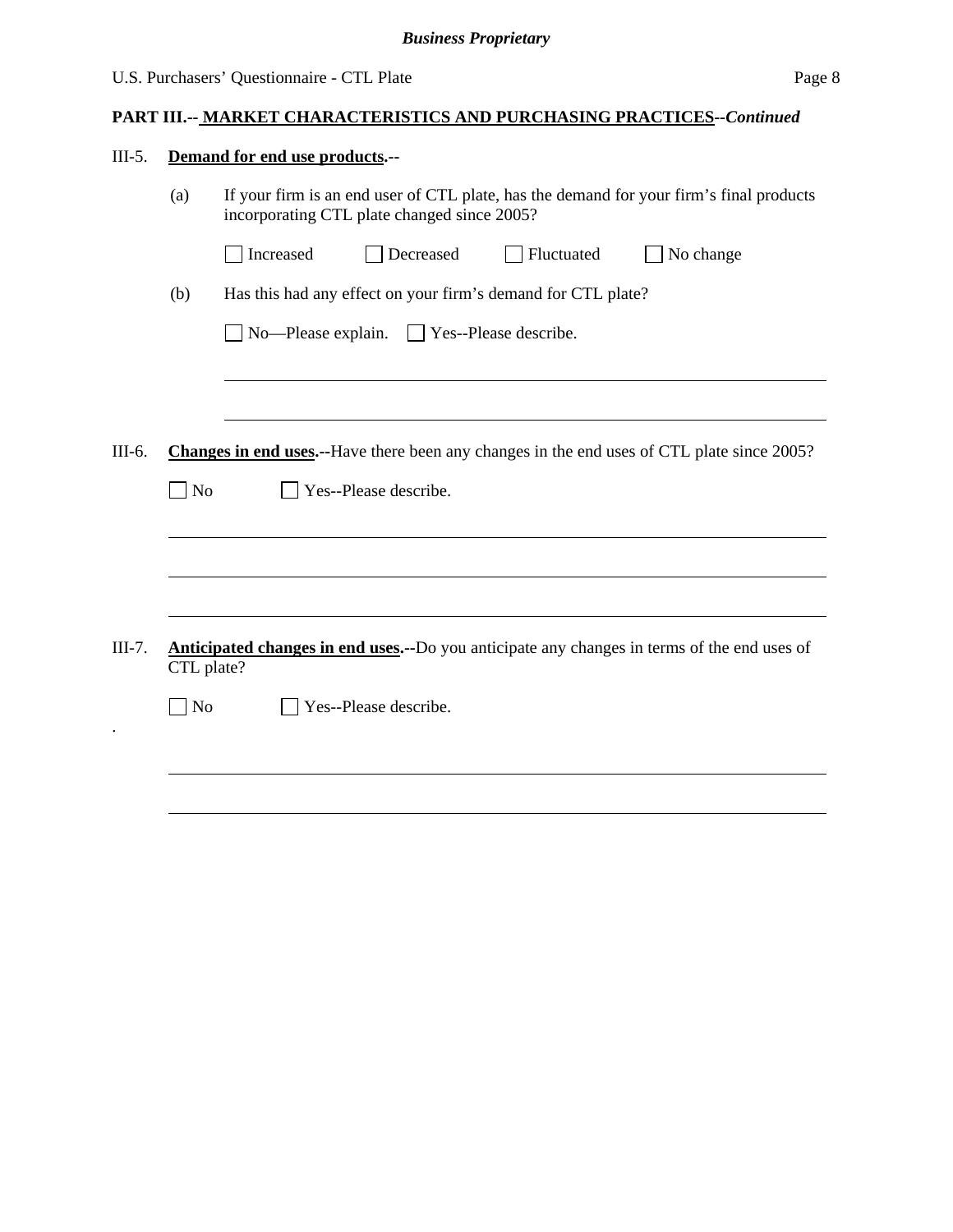### U.S. Purchasers' Questionnaire - CTL Plate Page 9

#### **PART III.-- MARKET CHARACTERISTICS AND PURCHASING PRACTICES***--Continued*

III-8. **Substitutes.--**Can other products be substituted for CTL plate?

 $\Box$  No  $\Box$  Yes--Please fill out the table below.

| <b>Substitute product</b> | <b>Description of applications</b><br>or end uses | Have changes in the prices of this substitute<br>affected the price of CTL plate since January<br>1,2005? |
|---------------------------|---------------------------------------------------|-----------------------------------------------------------------------------------------------------------|
| 1.                        |                                                   | $\Box$ No $\Box$ Yes-- Yes—please explain.                                                                |
| 2.                        |                                                   | $\Box$ No $\Box$ Yes------please explain.                                                                 |
| 3.                        |                                                   | $\Box$ Yes--------please explain.<br>No                                                                   |

III-9. **Changes in substitutes.--**Have there been any changes in the number or types of products that can be substituted for CTL plate since 2005?

No Yes--Please explain.

 $\overline{a}$ 

 $\overline{a}$ 

III-10. **Anticipated changes in substitutes.--**Do you anticipate any changes in terms of the substitutability of other products for CTL plate?

| $\Box$ No | $\Box$ Yes--Please describe. |
|-----------|------------------------------|
|-----------|------------------------------|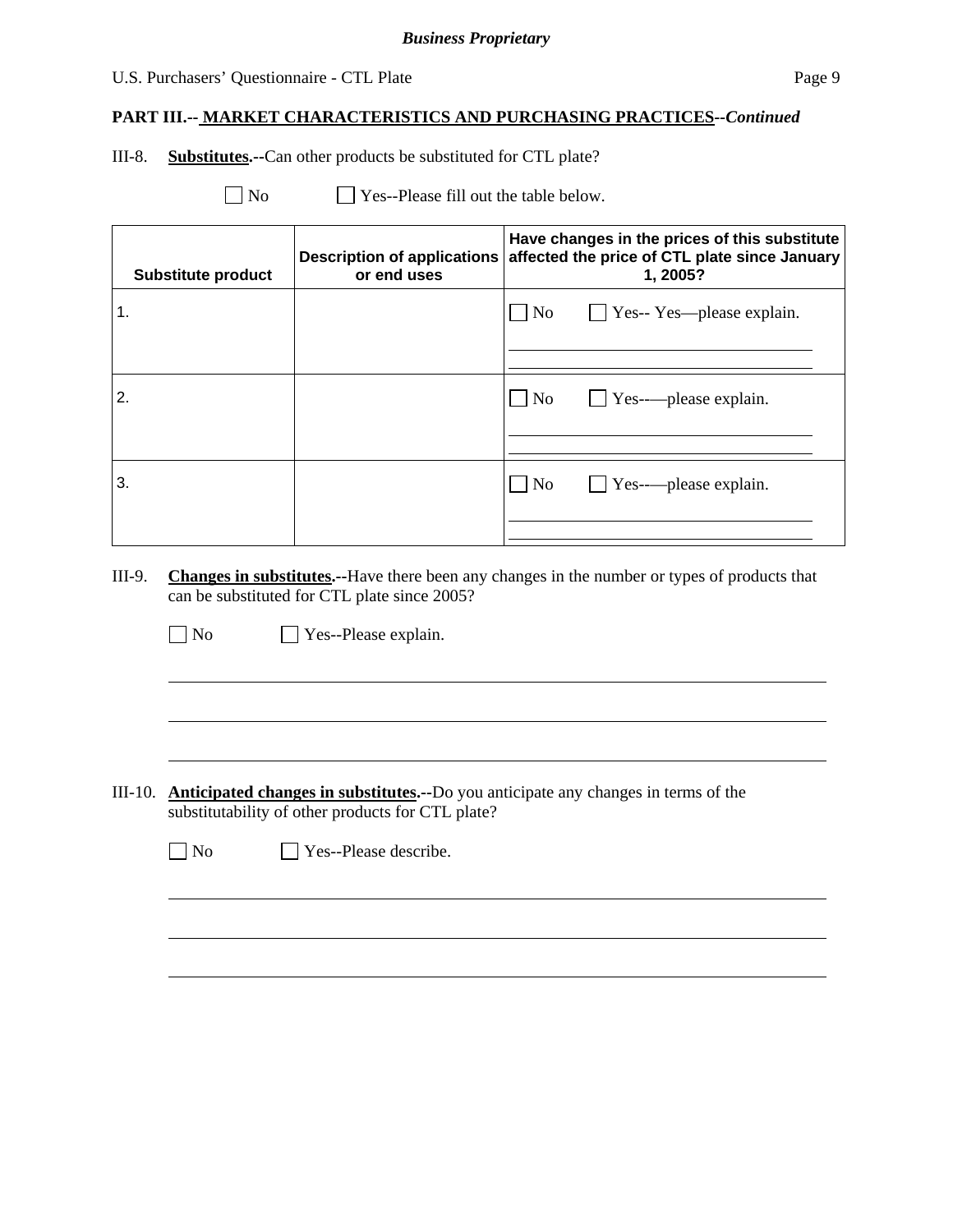# III-11. **Demand trends.--**

| How has the demand within the United States for CTL plate changed since 2005? What<br>(a)<br>principal factors affect changes in demand? |     |                                      |                                             |            |                                                                                                                                                                        |
|------------------------------------------------------------------------------------------------------------------------------------------|-----|--------------------------------------|---------------------------------------------|------------|------------------------------------------------------------------------------------------------------------------------------------------------------------------------|
|                                                                                                                                          |     | Increased                            | Decreased                                   | Fluctuated | No change                                                                                                                                                              |
|                                                                                                                                          | (b) |                                      |                                             |            | How has the demand outside the United States for CTL plate changed since 2005? What                                                                                    |
|                                                                                                                                          |     |                                      | principal factors affect changes in demand? |            |                                                                                                                                                                        |
|                                                                                                                                          |     | Increased                            | Decreased                                   | Fluctuated | No change                                                                                                                                                              |
|                                                                                                                                          |     |                                      |                                             |            |                                                                                                                                                                        |
|                                                                                                                                          |     | III-12. Anticipated demand trends.-- |                                             |            |                                                                                                                                                                        |
|                                                                                                                                          | (a) |                                      |                                             |            | How do you anticipate demand will change within the United States for CTL plate in<br>2011 and 2012? What principal factors that will affect these changes in demand?  |
|                                                                                                                                          |     | Increase                             | Decrease                                    | Fluctuate  | No change                                                                                                                                                              |
|                                                                                                                                          |     |                                      |                                             |            |                                                                                                                                                                        |
|                                                                                                                                          | (b) |                                      |                                             |            | How do you anticipate demand will change outside the United States for CTL plate in<br>2011 and 2012? What principal factors that will affect these changes in demand? |
|                                                                                                                                          |     | Increase                             | Decrease                                    | Fluctuate  | No change                                                                                                                                                              |
|                                                                                                                                          |     |                                      |                                             |            |                                                                                                                                                                        |
|                                                                                                                                          |     |                                      |                                             |            |                                                                                                                                                                        |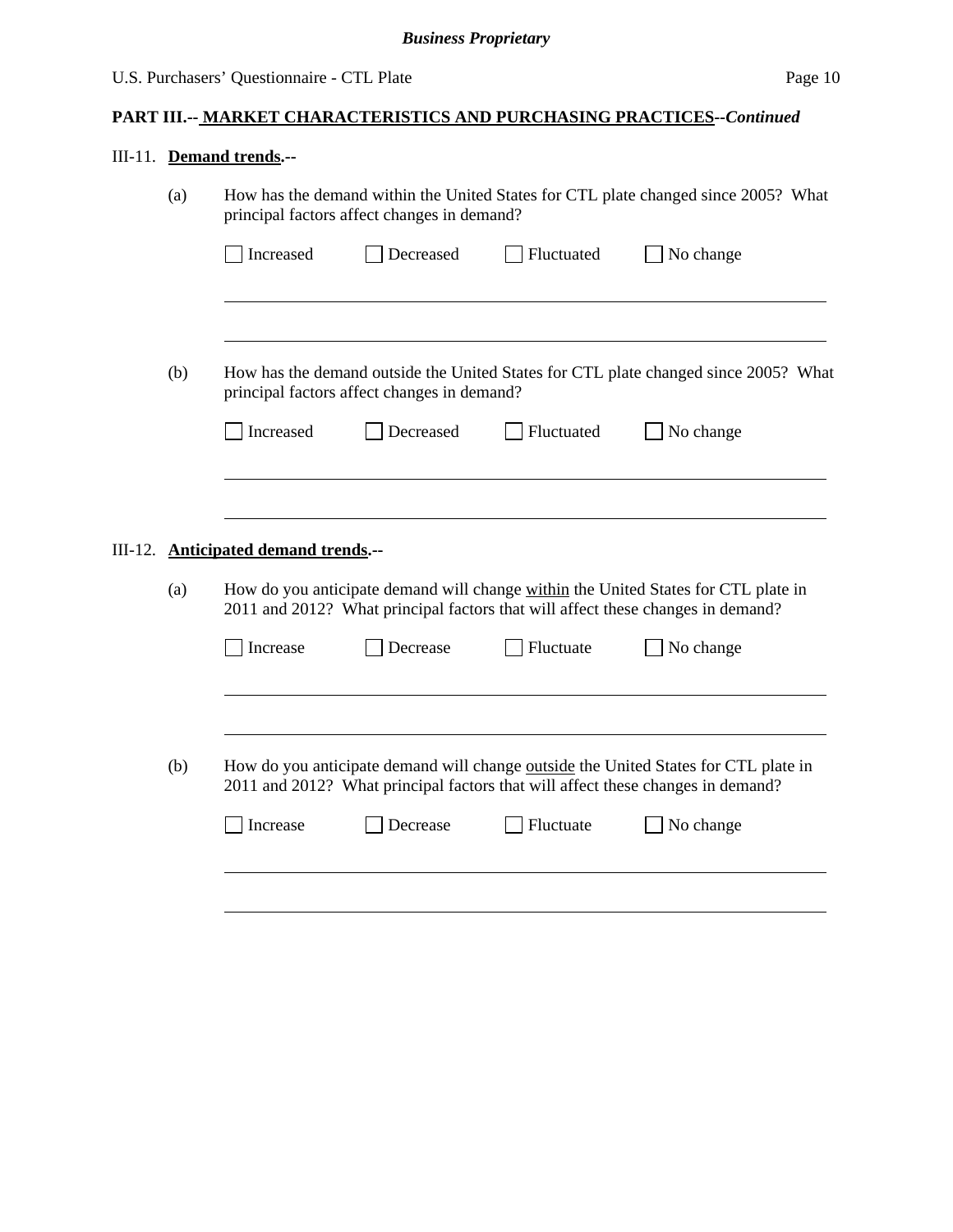|  |  | U.S. Purchasers' Questionnaire - CTL Plate | Page 11 |
|--|--|--------------------------------------------|---------|
|--|--|--------------------------------------------|---------|

|           | III-13. Market studies.--Please provide as a separate attachment to this request any studies, surveys, etc.<br>that you produced or requisitioned that quantify and/or otherwise discuss CTL plate supply<br>(including production capacity and capacity utilization) and demand in (1) the United States, (2)<br>each of the other major producing/consuming countries, including India, Indonesia, Italy, Japan,<br>and/or Korea, and (3) the world as a whole. Of particular interest is such data from 2005 to the<br>present and forecasts for the future. Otherwise list other sources that discuss CTL plate supply<br>and demand and provide meaningful information that you rely on. |
|-----------|-----------------------------------------------------------------------------------------------------------------------------------------------------------------------------------------------------------------------------------------------------------------------------------------------------------------------------------------------------------------------------------------------------------------------------------------------------------------------------------------------------------------------------------------------------------------------------------------------------------------------------------------------------------------------------------------------|
| III-14.   | Changes in factors affecting supply.--Have any changes occurred in any other factors affecting<br>supply (e.g., changes in availability or prices of raw materials, energy or labor; transportation<br>conditions; production capacity and/or methods of production; technology; export markets; or<br>alternative production opportunities) that affected the availability of U.S.-produced CTL plate in<br>the U.S. market since 2005?<br>$\sqrt{\phantom{a}}$ No<br>Yes--Please provide details.                                                                                                                                                                                           |
| $III-15.$ | <b>Supply constraints.</b> --Have any suppliers (U.S. or foreign) refused, declined, or been unable to<br>supply CTL plate since 2005? (Examples include being placed on allocation (or "controlled order<br>entry"), supplier(s) declining to accept new customers or renew existing customers, delivering<br>less than the quantity promised, been unable to meet timely shipment commitments, etc.)<br>$\rfloor$ No<br>$\blacksquare$ Yes-- Please note the time period(s) (i.e., month and year), the customer<br>involved, the amount and type of product involved; and the reason for<br>the allocation.                                                                                |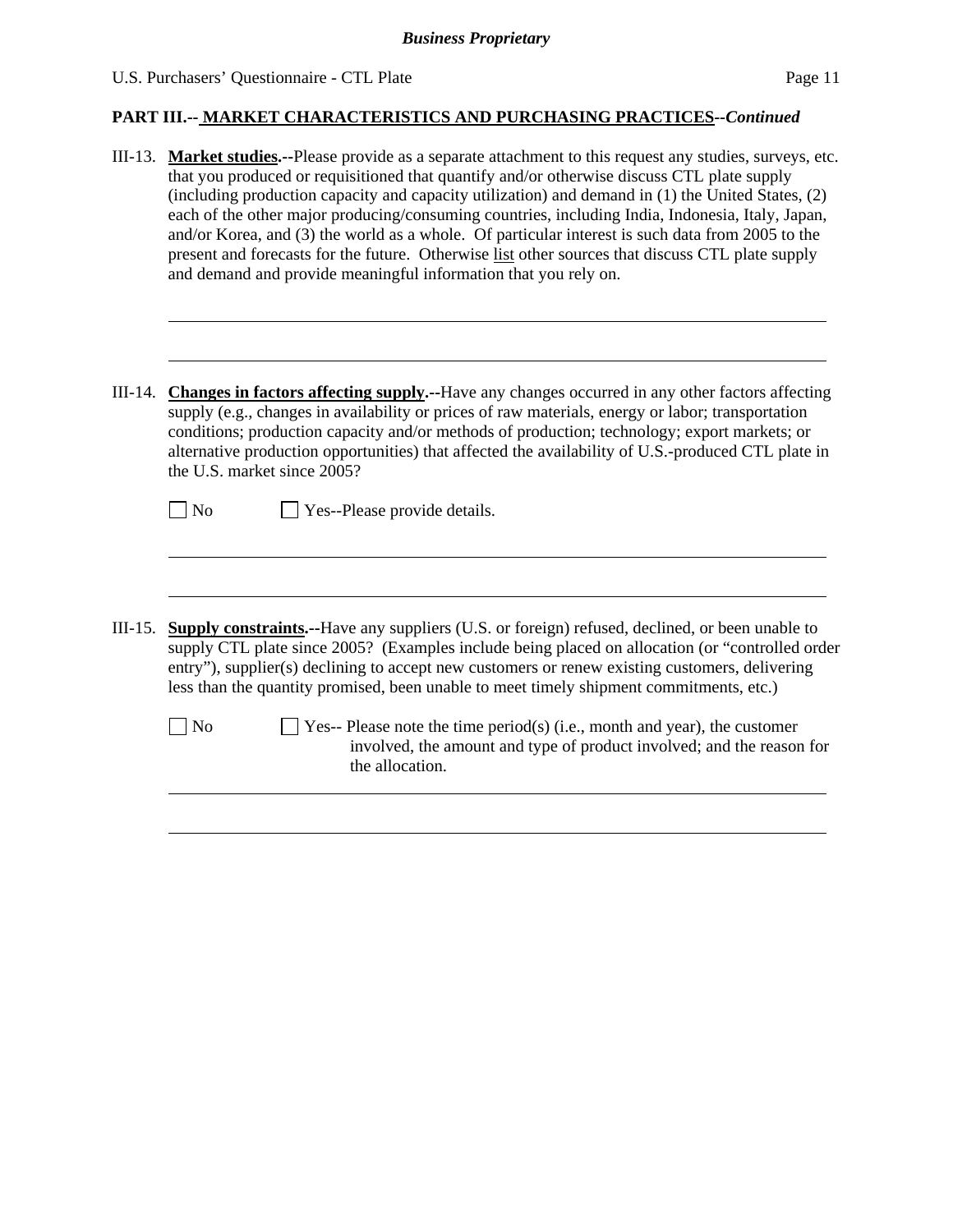- III-16. **Importance of purchasing domestic product.--**Is buying a product that is produced in the United States an important factor in your firm's purchases of CTL plate (check ALL that apply)?
	- $\Box$  No

l

- Yes--Purchasing the domestic product is important. However, when the domestic product does not meet the customer's specifications, the firm purchases plate from foreign sources. This involves percent of all our purchases of CTL plate.
- Yes-- Purchases of domestic product are required by law or regulation (for example, government purchases under "Buy American" provisions). This involves percent of all our purchases of CTL plate.
- Yes--Purchases of domestic product are not required by law or regulation, but are by our customers. This involves percent of all our purchases of CTL plate.
- Yes--Purchases of domestic product are required for other reasons (please specify these reasons below). This involves percent of all our purchases of CTL plate.

#### III-17. **Conditions of competition.--**

|                | Is the CTL plate market subject to business cycles or conditions of competition other than<br>the changes in the overall economy? |
|----------------|-----------------------------------------------------------------------------------------------------------------------------------|
| N <sub>o</sub> | Yes--Please explain and estimate the duration of any such cycle.                                                                  |
|                |                                                                                                                                   |
|                |                                                                                                                                   |
|                | Have the business cycles or conditions of competition for CTL plate changed since 2005?                                           |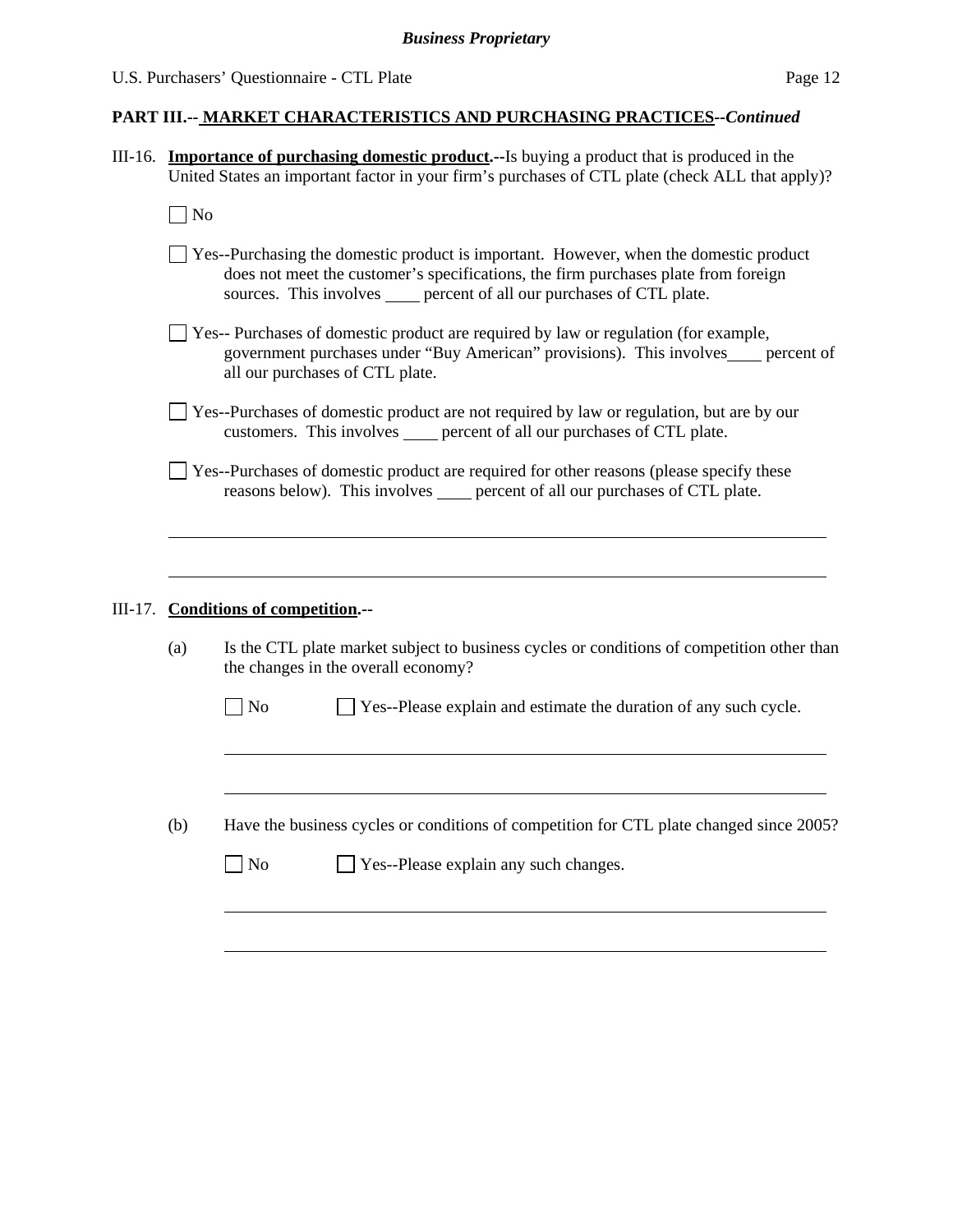# **PART III.-- MARKET CHARACTERISTICS AND PURCHASING PRACTICES***--Continued*

| III-18. | <b>Decisions based on producer.</b> --Does your firm, and to the extent that you know, do your<br>customers make purchasing decisions involving CTL plate based on the producer of the CTL<br>plate you purchase?                    |               |         |                                                                                                                                                                                                      |       |  |  |
|---------|--------------------------------------------------------------------------------------------------------------------------------------------------------------------------------------------------------------------------------------|---------------|---------|------------------------------------------------------------------------------------------------------------------------------------------------------------------------------------------------------|-------|--|--|
|         | Your firm:                                                                                                                                                                                                                           | Always        | Usually | Sometimes                                                                                                                                                                                            | Never |  |  |
|         | Your customers:                                                                                                                                                                                                                      | $\Box$ Always | Usually | Sometimes                                                                                                                                                                                            | Never |  |  |
|         | why this information is important.                                                                                                                                                                                                   |               |         | If at least sometimes, please discuss how your firm or your customers determine the producer and                                                                                                     |       |  |  |
|         |                                                                                                                                                                                                                                      |               |         |                                                                                                                                                                                                      |       |  |  |
|         |                                                                                                                                                                                                                                      |               |         |                                                                                                                                                                                                      |       |  |  |
|         | Your customers:                                                                                                                                                                                                                      |               |         |                                                                                                                                                                                                      |       |  |  |
|         |                                                                                                                                                                                                                                      |               |         |                                                                                                                                                                                                      |       |  |  |
|         | the CTL plate you purchase?                                                                                                                                                                                                          |               |         | III-19. Decisions based on country-of-origin.--Does your firm, and to the extent that you know, do<br>your customers make purchasing decisions involving CTL plate based on the country of origin of |       |  |  |
|         | Your firm:                                                                                                                                                                                                                           | Always        | Usually | Sometimes                                                                                                                                                                                            | Never |  |  |
|         | Your customers:                                                                                                                                                                                                                      | $\Box$ Always | Usually | Sometimes                                                                                                                                                                                            | Never |  |  |
|         | why this information is important.                                                                                                                                                                                                   |               |         | If at least sometimes, please discuss how your firm or your customers determine the source and                                                                                                       |       |  |  |
|         | Your firm: <u>contract the contract of the contract of the contract of the contract of the contract of the contract of the contract of the contract of the contract of the contract of the contract of the contract of the contr</u> |               |         |                                                                                                                                                                                                      |       |  |  |
|         |                                                                                                                                                                                                                                      |               |         |                                                                                                                                                                                                      |       |  |  |
|         | Your customers:                                                                                                                                                                                                                      |               |         | <u> 1989 - Johann Harry Harry Harry Harry Harry Harry Harry Harry Harry Harry Harry Harry Harry Harry Harry Harry</u>                                                                                |       |  |  |
|         |                                                                                                                                                                                                                                      |               |         |                                                                                                                                                                                                      |       |  |  |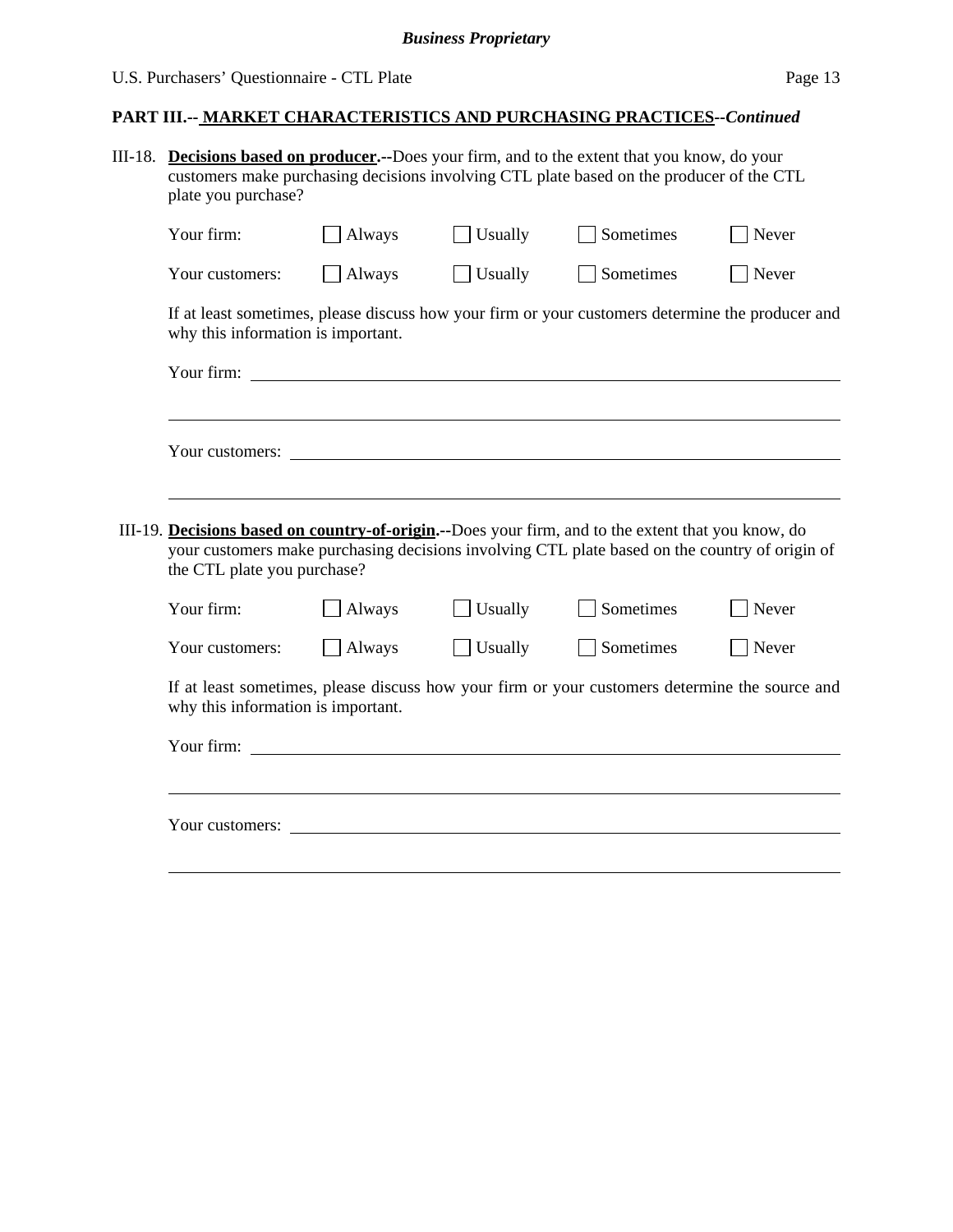### **PART III.-- MARKET CHARACTERISTICS AND PURCHASING PRACTICES***--Continued*

|  | III-20. Purchasing frequency.-- |
|--|---------------------------------|
|--|---------------------------------|

|         | (a)                                                                                                                                                  | How frequently do you make purchases?                                                                                                                                                        |  |  |
|---------|------------------------------------------------------------------------------------------------------------------------------------------------------|----------------------------------------------------------------------------------------------------------------------------------------------------------------------------------------------|--|--|
|         |                                                                                                                                                      | $\Box$ Weekly $\Box$ Monthly<br>Daily<br><b>Quarterly</b><br>$\Box$ Annually                                                                                                                 |  |  |
|         |                                                                                                                                                      | Other (specify) $\qquad \qquad$                                                                                                                                                              |  |  |
|         | (b)                                                                                                                                                  | Do you expect this purchasing pattern to change in the next two years?                                                                                                                       |  |  |
|         |                                                                                                                                                      | $\log$<br>Yes-- How and why do you expect these changes to occur?                                                                                                                            |  |  |
|         |                                                                                                                                                      |                                                                                                                                                                                              |  |  |
| III-21. |                                                                                                                                                      | Number of suppliers contacted.--How many suppliers do you generally contact before making a<br>purchase? ______ firms                                                                        |  |  |
| III-22. |                                                                                                                                                      | <b>Supplier negotiations.--</b>                                                                                                                                                              |  |  |
|         | (a)                                                                                                                                                  | Do purchases of CTL plate usually involve negotiations between supplier and purchaser?                                                                                                       |  |  |
|         |                                                                                                                                                      | N <sub>o</sub><br>Yes--Please describe these negotiations. In your response, please<br>comment on whether purchasers generally quote competing<br>prices as part of the negotiation process. |  |  |
|         |                                                                                                                                                      |                                                                                                                                                                                              |  |  |
|         | (b)<br>Does your firm tend to vary its purchases from a given supplier within a specified time<br>period based on the price offered for that period? |                                                                                                                                                                                              |  |  |
|         |                                                                                                                                                      | Yes--Specify the time period.<br>No                                                                                                                                                          |  |  |
|         |                                                                                                                                                      |                                                                                                                                                                                              |  |  |

III-23. **Type of sale.—**Approximately what share of your firm's purchases of domestic and imported CTL plate in **2010** were on a (1) long-term contract basis (multiple deliveries for more than 12 months), (2) short-term contract basis (multiple deliveries up to 12 months), and (3) spot sales basis (for a single delivery)?

|                      | <b>Share of sales</b> |                        |                           |
|----------------------|-----------------------|------------------------|---------------------------|
| <b>Type of sale</b>  | <b>Domestic</b>       | <b>Subject imports</b> | <b>Nonsubject imports</b> |
| Long-term contracts  | $\%$                  |                        |                           |
| Short-term contracts | $\%$                  | %                      | %                         |
| Spot sales           | $\%$                  | $\frac{0}{0}$          | $\frac{0}{0}$             |
|                      | 00%                   | 100%                   | 100%                      |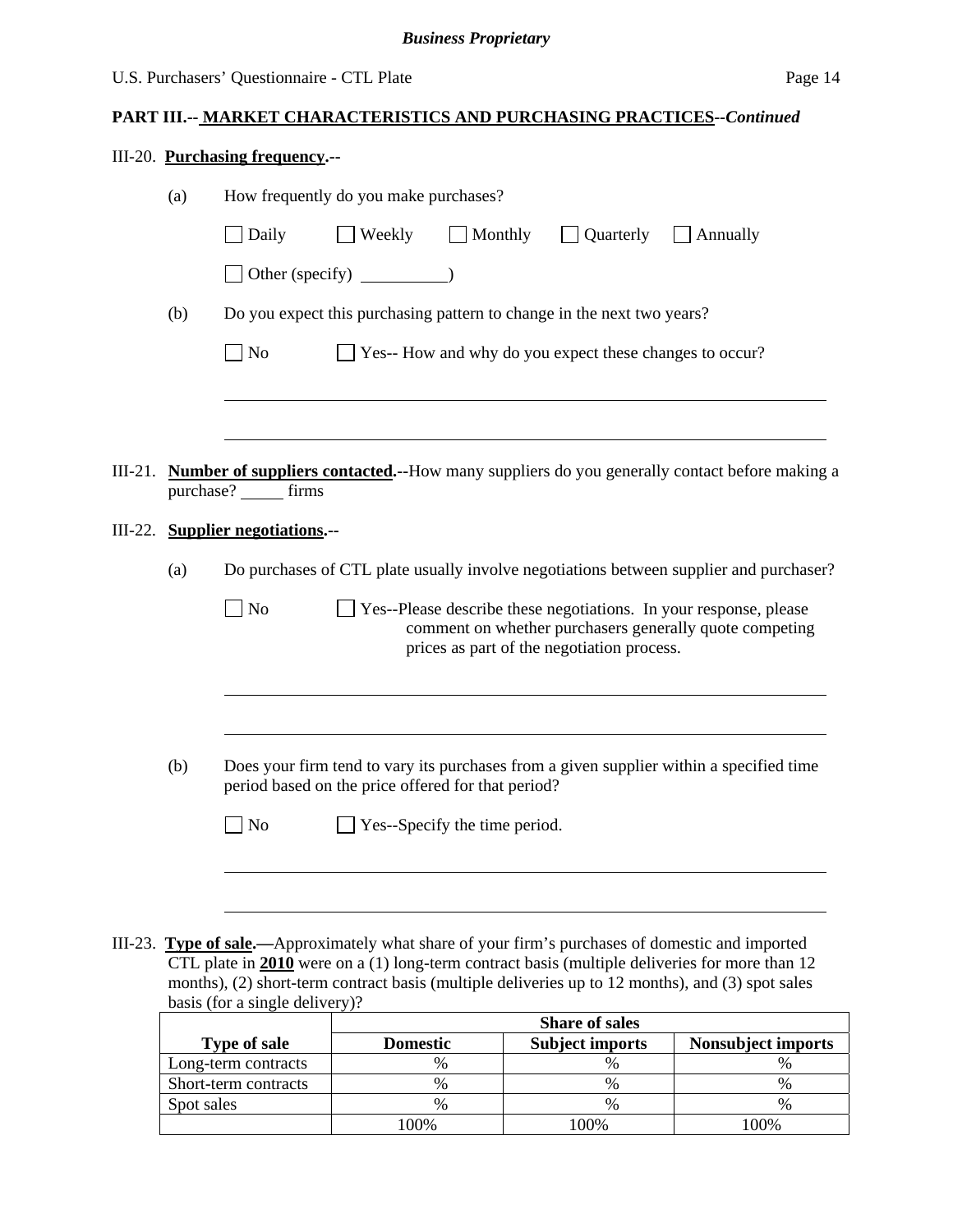| U.S. Purchasers' Questionnaire - CTL Plate | Page 15 |
|--------------------------------------------|---------|
|--------------------------------------------|---------|

|  |  | III-24. Change in suppliers.--Have you changed suppliers since 2005? |  |  |  |
|--|--|----------------------------------------------------------------------|--|--|--|
|--|--|----------------------------------------------------------------------|--|--|--|

 $\Box$  No  $\Box$  Yes--Please list the supplier or suppliers and indicate whether the firm was added or dropped as a supplier. Also give the reasons for the change and how frequently you change suppliers. l III-25. **New suppliers.--**  (a) Are you aware of any new suppliers, either foreign or domestic, that have entered the market since 2005? No Ses--Please identify the firms and indicate how you became aware of them. l (b) Do you expect new CTL plate suppliers to enter the U.S. market?  $\neg$  No  $\neg$  Yes--Please provide details.  $\overline{a}$ III-26. **Supplier qualification**  (a) Do you require your suppliers to be or to become certified or qualified to sell CTL plate to your firm? No Ses-- percent of value of purchases in 2010 Yes--all purchases (b) Please provide a general description of the certification or qualification process. Briefly describe the factors that you consider when qualifying a new supplier (e.g., quality of product, reliability of supplier, etc.) l

(c) How long does it take to qualify a new supplier?  $\_\_\_\_\_\_\$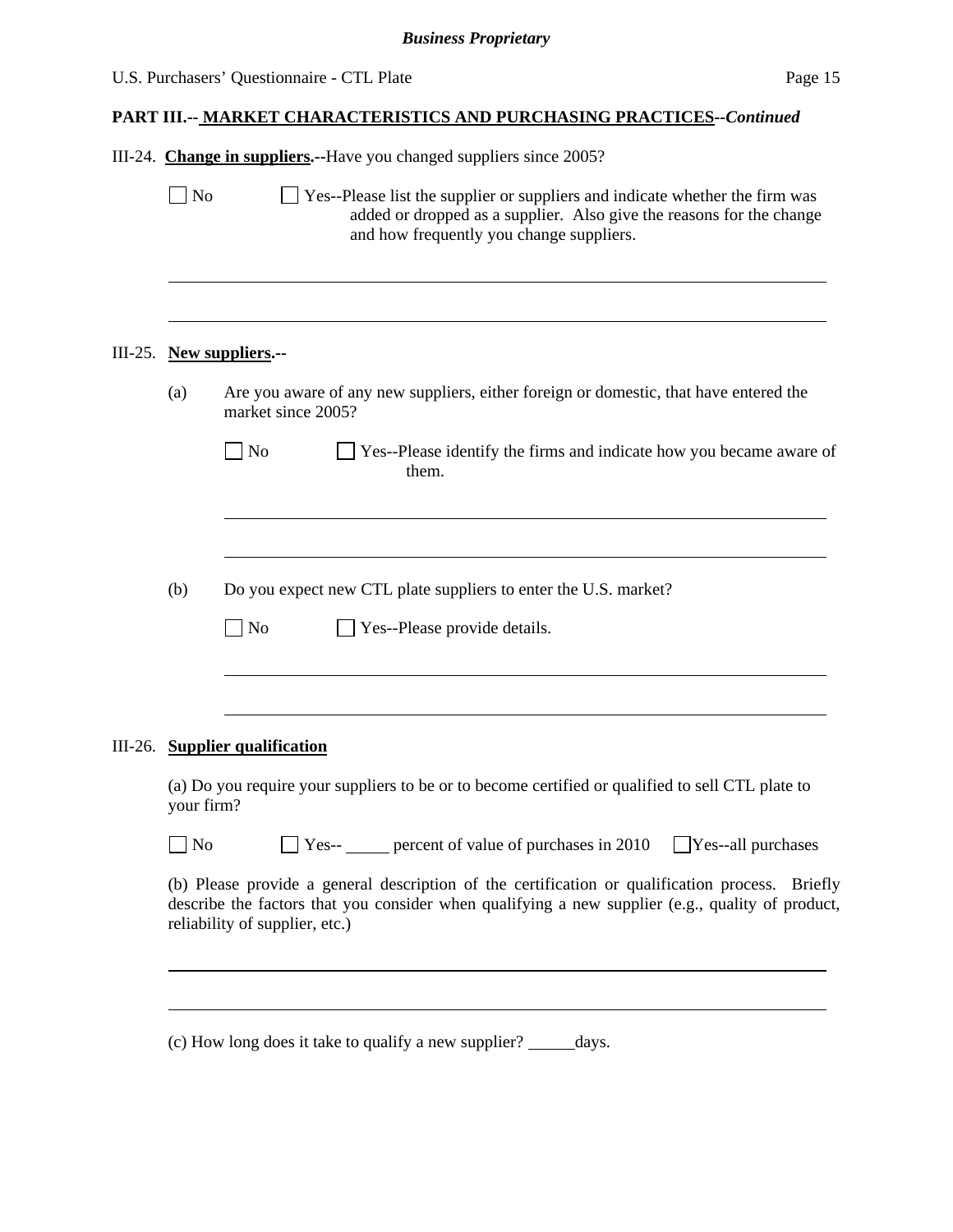### U.S. Purchasers' Questionnaire - CTL Plate Page 16

l

#### **PART III.-- MARKET CHARACTERISTICS AND PURCHASING PRACTICES***--Continued*

III-27. **Failure to certify.--**Since 2005, have any domestic or foreign producers failed in their attempts to certify or qualify their CTL plate with your firm or have any producers lost their approved status?

| No | $\Box$ Yes--Please identify these firms, the countries where they are located, and the |
|----|----------------------------------------------------------------------------------------|
|    | reasons why they failed the certification/qualification.                               |

III-28. **Purchasing factors.--**For the factors listed below, please rate each in terms of its importance in your purchase decision for CTL plate.

|                                                                                 | <b>Very</b><br>important | <b>Somewhat</b><br>important | <b>Not</b><br>important |
|---------------------------------------------------------------------------------|--------------------------|------------------------------|-------------------------|
|                                                                                 |                          |                              |                         |
|                                                                                 |                          |                              |                         |
|                                                                                 |                          |                              |                         |
| Discounts offered                                                               |                          |                              |                         |
| Extension of credit                                                             |                          |                              |                         |
|                                                                                 |                          |                              |                         |
| Minimum qty requirements                                                        |                          |                              |                         |
|                                                                                 |                          |                              |                         |
| Product consistency                                                             |                          |                              |                         |
| Quality meets industry standards                                                |                          |                              |                         |
| Quality exceeds industry standards                                              |                          |                              |                         |
| Quality meets customer specifications                                           |                          |                              |                         |
|                                                                                 |                          |                              |                         |
| Reliability of supply                                                           |                          |                              |                         |
| Technical support/service                                                       |                          |                              |                         |
| U.S. transportation costs                                                       |                          |                              |                         |
| Other (specify):                                                                |                          |                              |                         |
| the contract of the contract of the contract of the contract of the contract of |                          |                              |                         |
|                                                                                 |                          |                              |                         |
| .                                                                               |                          |                              |                         |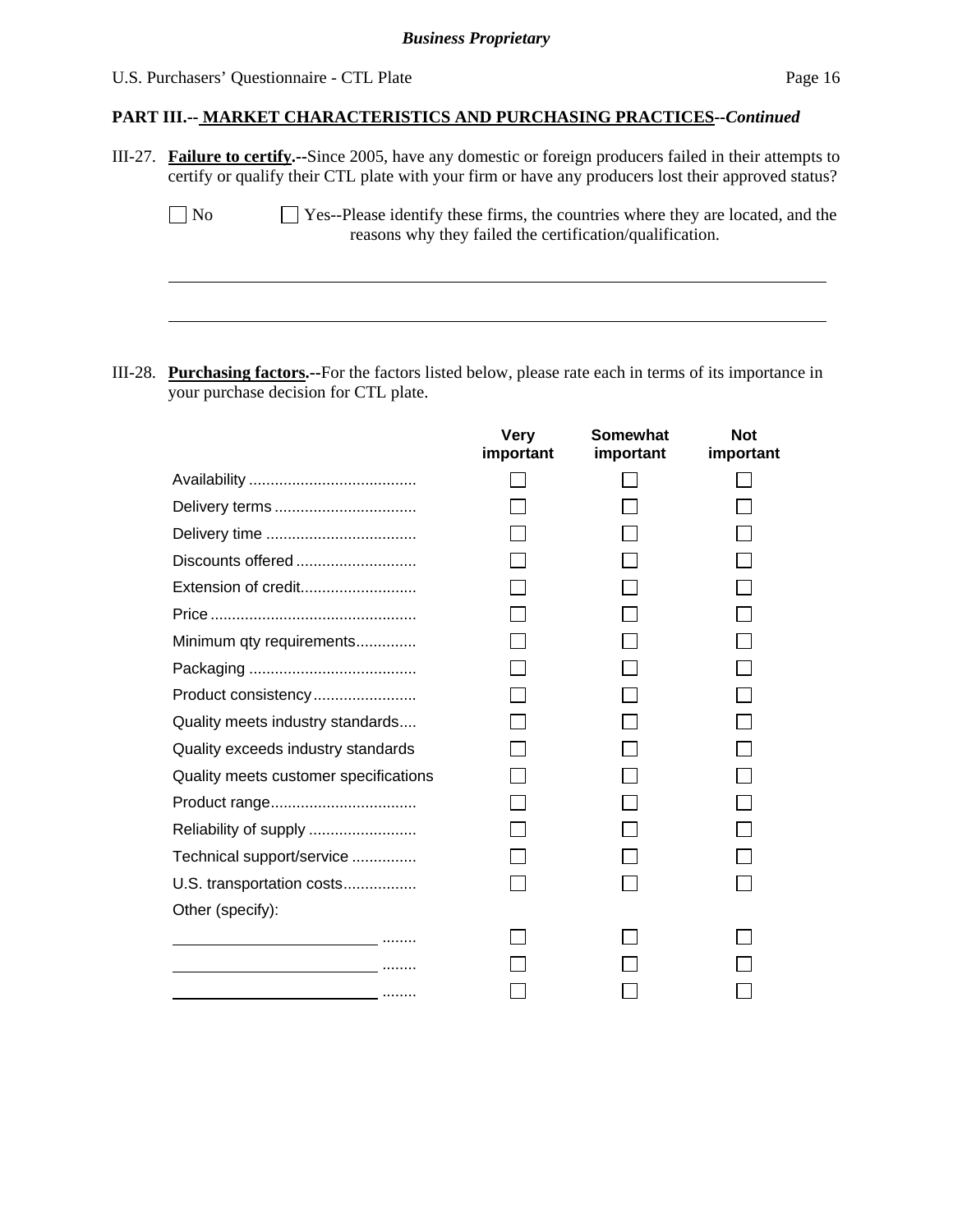#### **PART III.-- MARKET CHARACTERISTICS AND PURCHASING PRACTICES***--Continued*

- III-29. **Major purchasing factors.--**Please list, in order of their importance, the three major factors generally considered by your firm in deciding from whom to purchase CTL plate for any one order (examples include availability, extension of credit, contracts, price, quality, range of supplier's product line, traditional supplier, etc.).
	- 1. 2.
	- 3.

Other factors or comments:  $\blacksquare$ 

III-30. **Quality characteristics.--**What characteristics does your firm consider when determining the quality of CTL plate?

III-31. **Frequency of decisions based on price.--**How often does your firm purchase the CTL plate that is offered at the lowest price?

|  | <b>Always</b> |
|--|---------------|
|--|---------------|

l

l

 $\Box$  Usually  $\Box$  Sometimes  $\Box$  Never

III-32. **Price leaders.—** A price leader is defined as (1) one or more firms that initiate a price change, either upward or downward, that is followed by other firms, or (2) one or more firms that have a significant impact on prices. A price leader does not necessarily have to be the lowest priced supplier.

Please list the names of any firms you considered price leaders in the CTL plate market since 2005. Please describe how the firm(s) exhibited price leadership.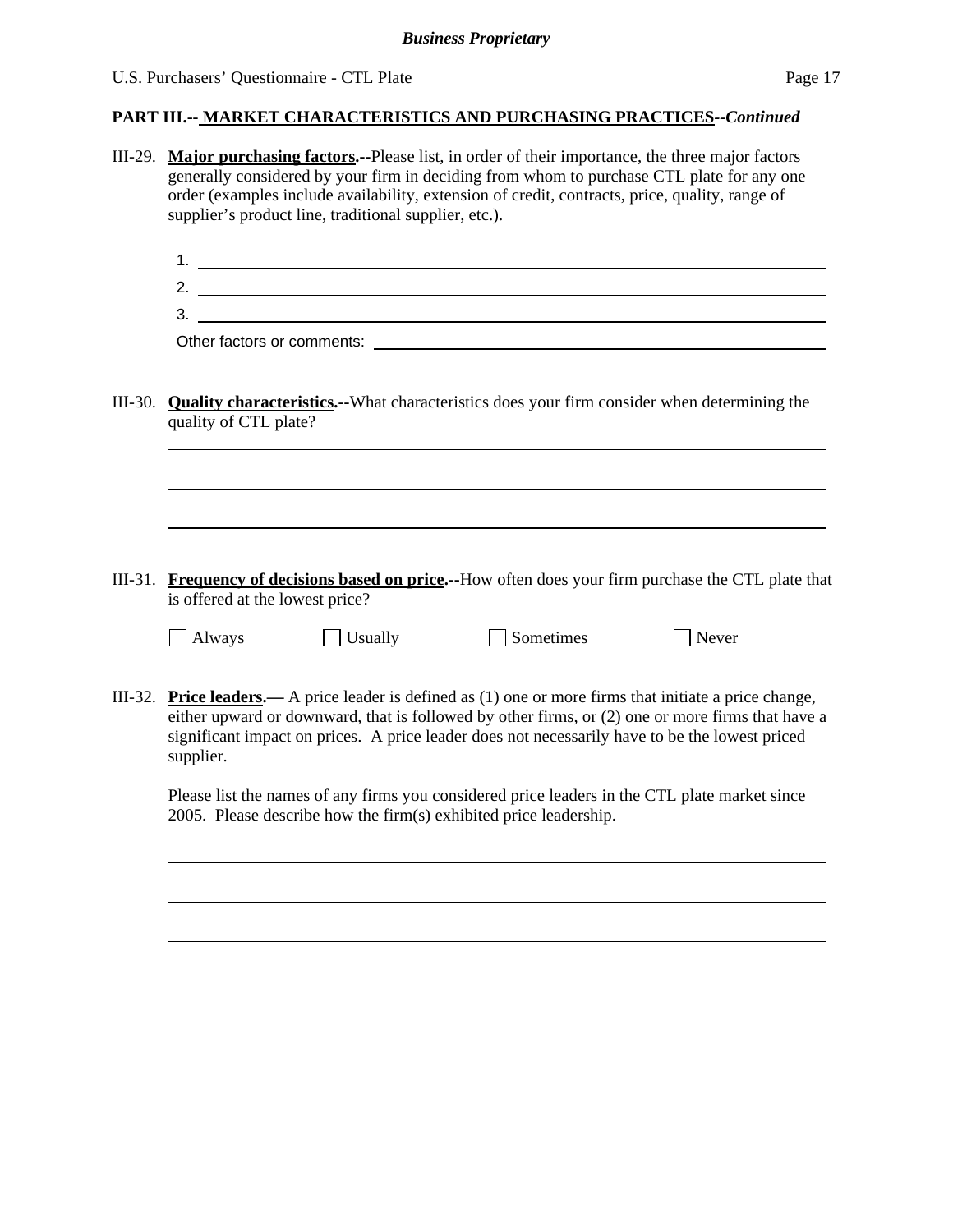#### III-33. **Changes in U.S. industry.--**

l

l

(a) Please identify and discuss any improvements/changes in the U.S. CTL plate industry since 2005 and explain the factor(s), including the order(s) under review, that was/(were) responsible for each improvement/change.

(b) Please discuss any improvements/changes that you anticipate in the future in the U.S. CTL plate industry. Identify the time period and causes for these improvements/changes.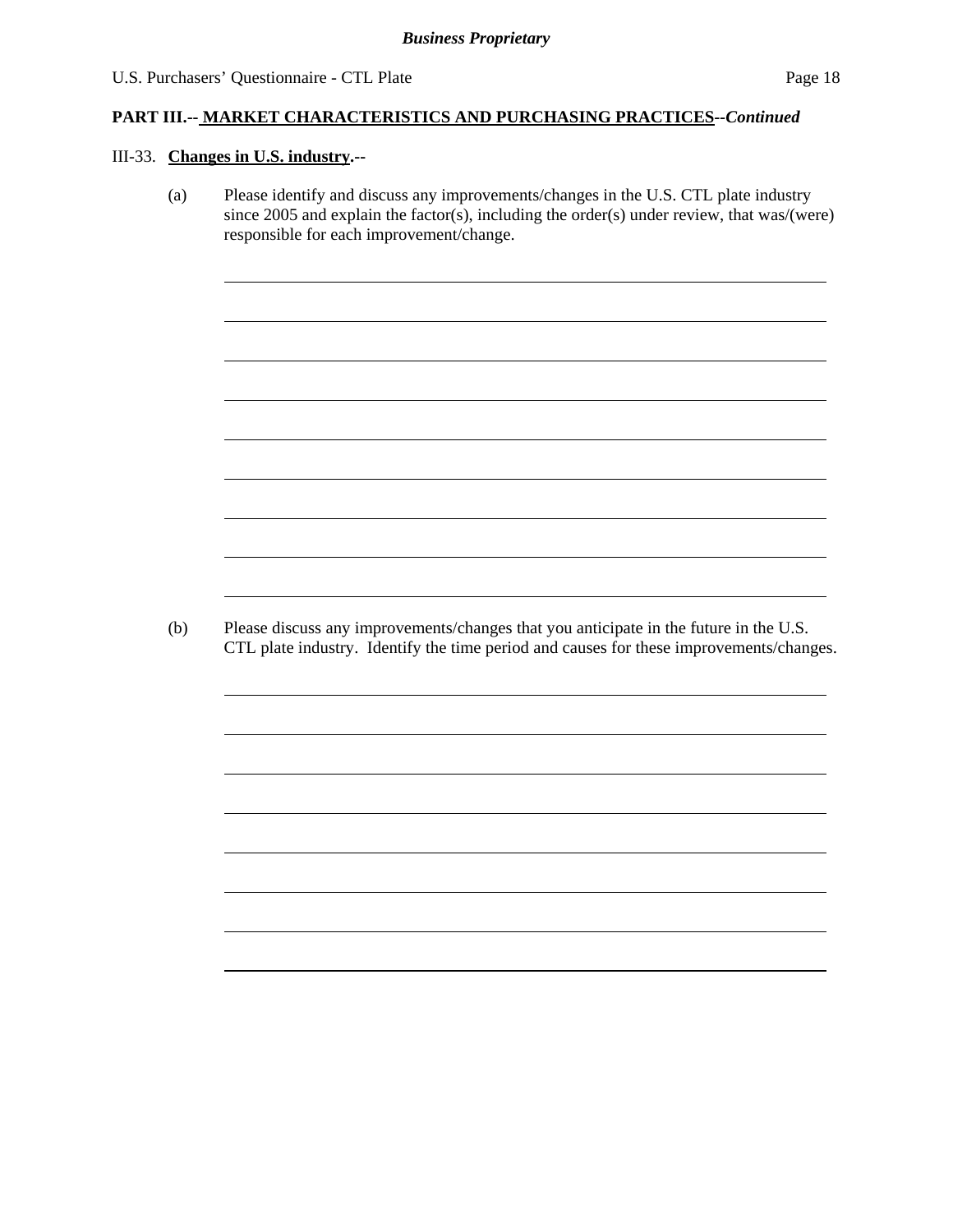III-34. **Effect of revocation.--**What do you think will be the likely effects of any revocation of the subject countervailing duty and antidumping duty orders for imports of CTL plate from India, Indonesia, Italy, Japan, and/or Korea? As appropriate, please discuss any potential effects of revocation of the subject countervailing duty and antidumping duty orders on (1) the future activities of your firm and (2) the U.S. market as a whole. Please note the future time period to which you are referring. Attach additional pages if necessary.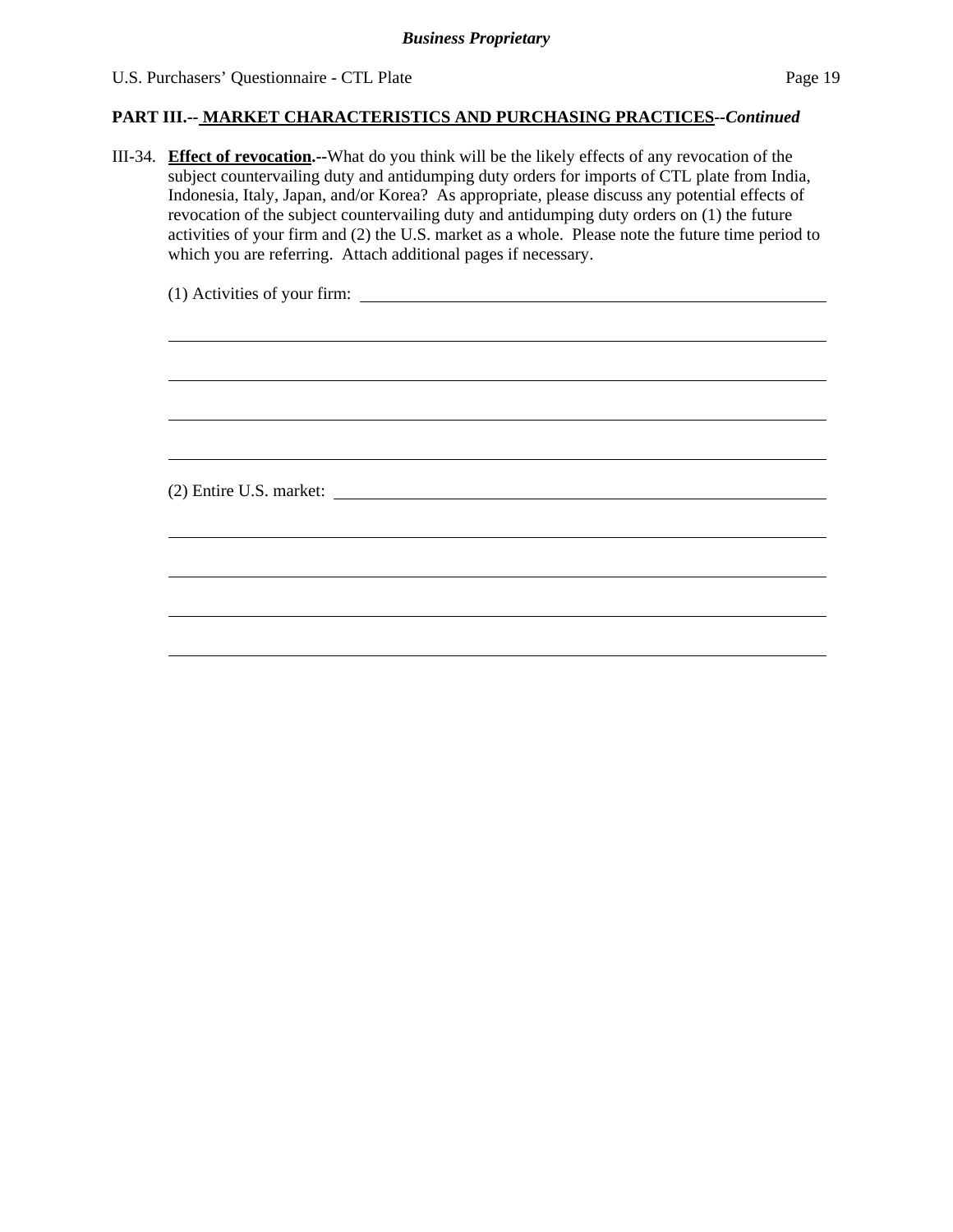#### **PART IV.-- PRODUCT COMPARISIONS**

IV-1. **Country knowledge.--**Please indicate the countries of origin for CTL plate for which your firm has actual marketing/pricing knowledge.

| <b>United States</b>            | $\Box$ Italy |  |
|---------------------------------|--------------|--|
| $\Box$ India                    | $\Box$ Japan |  |
| $\Box$ Indonesia                | Korea        |  |
| Other countries (Please specify |              |  |

- IV-2. **Interchangeability by country-pair.--**Is CTL plate produced in the United States and in other countries interchangeable (*i.e.*, can they physically be used in the same applications)? Please indicate below, using the following codes:
	- A = Products from this country-pair are *always* interchangeable
	- $F =$  Products from this country-pair are *frequently* interchangeable
	- $S =$  Products from this country-pair are *sometimes* interchangeable<sup>1</sup>
	- $N =$  Products from this country-pair are *never* interchangeable<sup>1</sup>
	- 0 = *No familiarity* with products from this country-pair

| Country-pair                                                                                                                                                   | India | Indonesia | Italy | Japan | Korea | Other<br>countries |  |  |  |  |
|----------------------------------------------------------------------------------------------------------------------------------------------------------------|-------|-----------|-------|-------|-------|--------------------|--|--|--|--|
| <b>United States</b>                                                                                                                                           |       |           |       |       |       |                    |  |  |  |  |
| India                                                                                                                                                          |       |           |       |       |       |                    |  |  |  |  |
| Indonesia                                                                                                                                                      |       |           |       |       |       |                    |  |  |  |  |
| Italy                                                                                                                                                          |       |           |       |       |       |                    |  |  |  |  |
| Japan                                                                                                                                                          |       |           |       |       |       |                    |  |  |  |  |
| Korea                                                                                                                                                          |       |           |       |       |       |                    |  |  |  |  |
| For any country-pair producing CTL plate that is sometimes or never interchangeable, please<br>explain the factors that limit or preclude interchangeable use: |       |           |       |       |       |                    |  |  |  |  |
|                                                                                                                                                                |       |           |       |       |       |                    |  |  |  |  |
|                                                                                                                                                                |       |           |       |       |       |                    |  |  |  |  |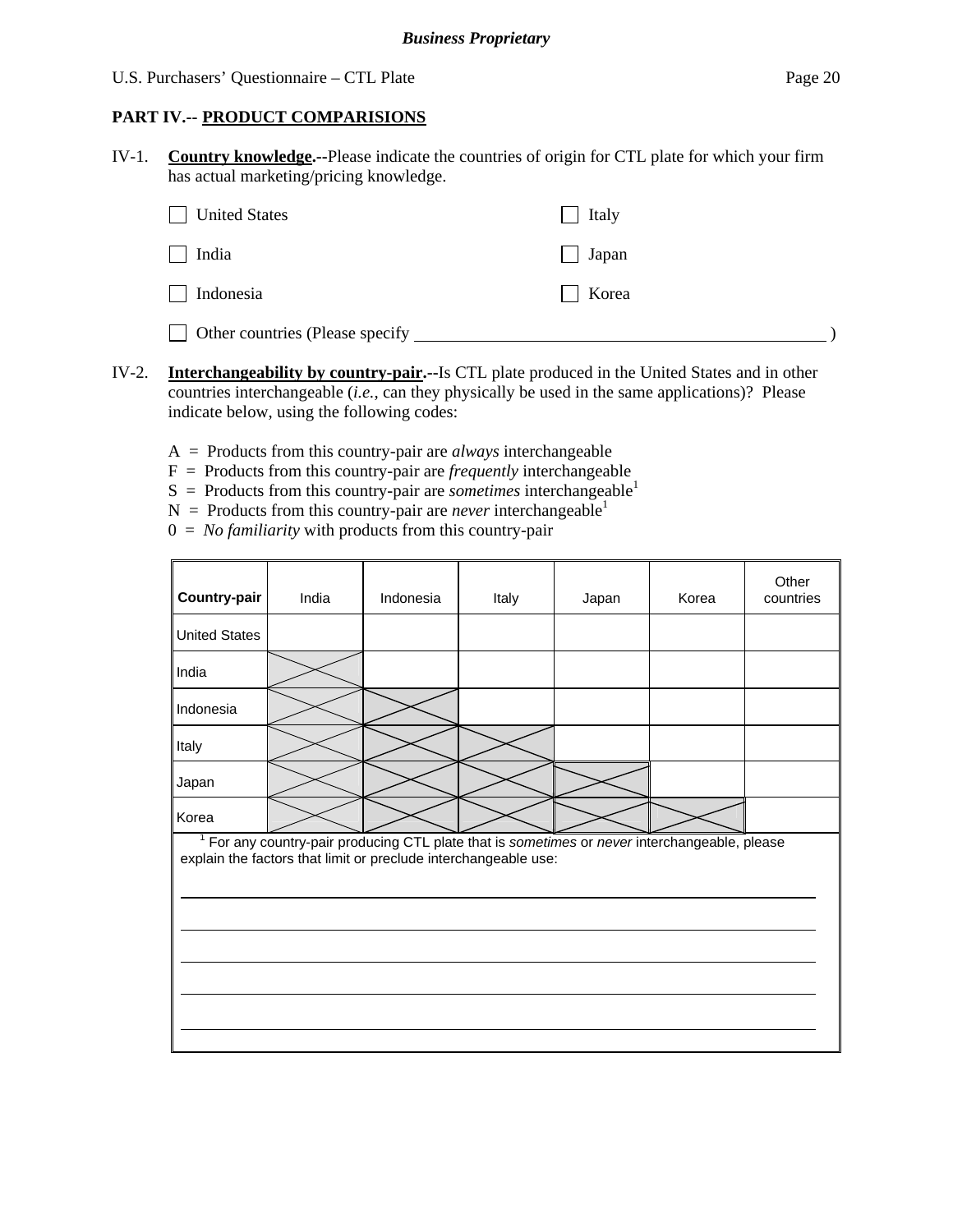IV-3. **Factors other than price.--**Are differences other than price (*i.e.*, quality, availability,

transportation network, product range, technical support, *etc.*) between CTL plate produced in the United States and in other countries a significant factor in your firm's purchases of the products? Please indicate below, using the following codes:

- $A =$  Products from this country-pair are *always* significant<sup>1</sup>
- $F =$  Products from this country-pair are *frequently* significant<sup>1</sup>
- S = Products from this country-pair are *sometimes* significant
- N = Products from this country-pair are *never* significant
- 0 = *No familiarity* with products from this country-pair

| Country-pair                                                                                                                                                                                                                                        | India | Indonesia | Italy | Japan | Korea | Other<br>countries |  |  |  |  |
|-----------------------------------------------------------------------------------------------------------------------------------------------------------------------------------------------------------------------------------------------------|-------|-----------|-------|-------|-------|--------------------|--|--|--|--|
| <b>United States</b>                                                                                                                                                                                                                                |       |           |       |       |       |                    |  |  |  |  |
| India                                                                                                                                                                                                                                               |       |           |       |       |       |                    |  |  |  |  |
| Indonesia                                                                                                                                                                                                                                           |       |           |       |       |       |                    |  |  |  |  |
| Italy                                                                                                                                                                                                                                               |       |           |       |       |       |                    |  |  |  |  |
| Japan                                                                                                                                                                                                                                               |       |           |       |       |       |                    |  |  |  |  |
| Korea                                                                                                                                                                                                                                               |       |           |       |       |       |                    |  |  |  |  |
| $1$ For any country-pair for which factors other than price always or frequently are a significant factor in<br>your firm's purchases of glycine, identify the country-pair and report the advantages or disadvantages<br>imparted by such factors: |       |           |       |       |       |                    |  |  |  |  |
|                                                                                                                                                                                                                                                     |       |           |       |       |       |                    |  |  |  |  |
|                                                                                                                                                                                                                                                     |       |           |       |       |       |                    |  |  |  |  |
|                                                                                                                                                                                                                                                     |       |           |       |       |       |                    |  |  |  |  |
|                                                                                                                                                                                                                                                     |       |           |       |       |       |                    |  |  |  |  |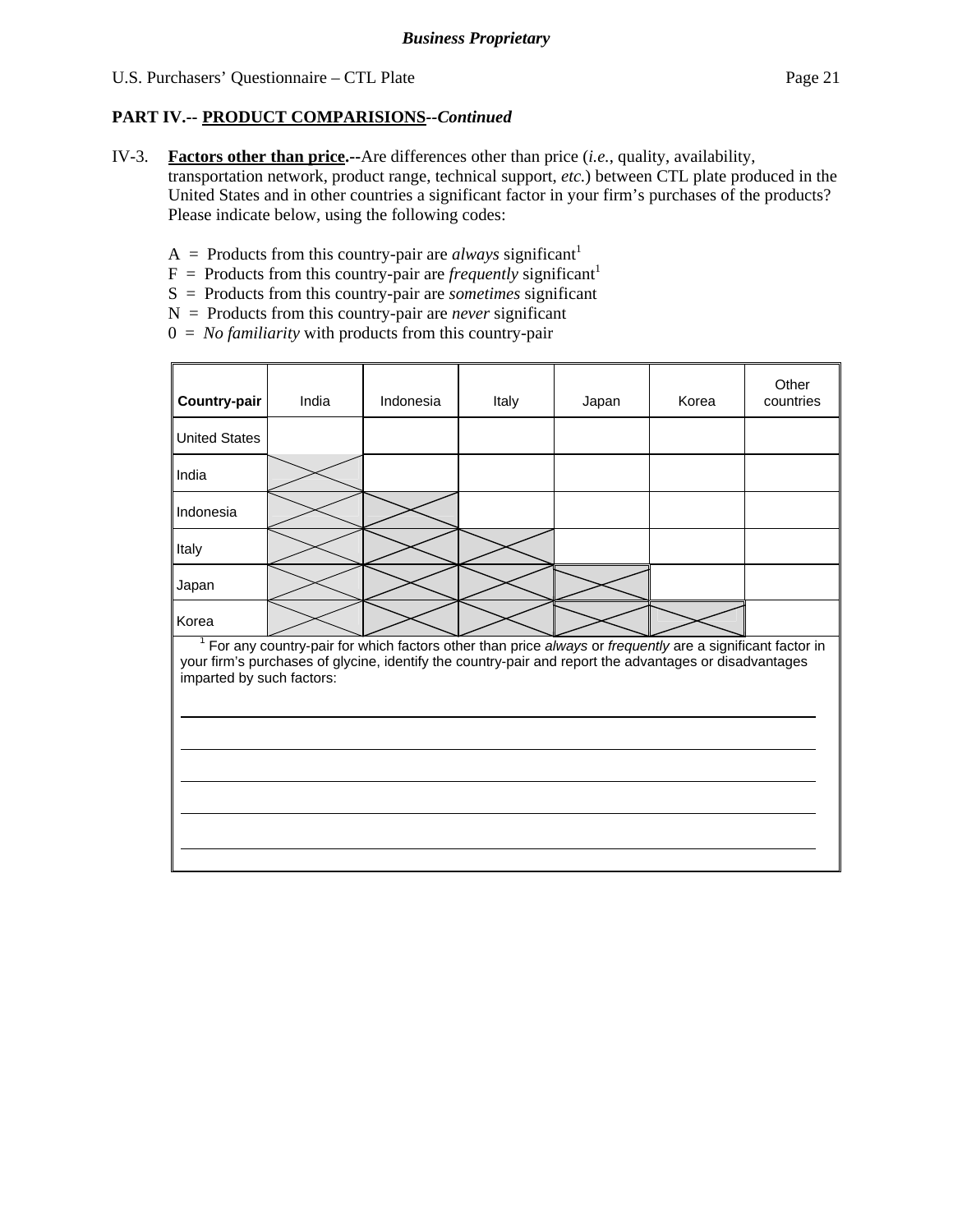l

# **PART IV.-- PRODUCT COMPARISIONS***--Continued*

IV-4. **Availability of merchandise.--**Are certain grades/types/sizes of CTL plate available from only a single source (domestic or foreign, including both subject and nonsubject countries)?

No  $\Box$  Yes--Please identify the grade/type/size and the source below.

| <b>CTL plate grades/types/sizes</b>         | <b>Country source</b> |
|---------------------------------------------|-----------------------|
| Pressure vessel plate                       |                       |
| Floor plate                                 |                       |
| Steel plate for offshore structures- API 2W |                       |
| Steel plate for offshore structures- API 2Y |                       |
| Shipbuilding plate                          |                       |
| Construction machinery plate                |                       |
| X-70 (or higher) plate for line pipe        |                       |
| Other:                                      |                       |
| Other:                                      |                       |

IV-5. **Choice of product not based on price.--**If you purchased CTL plate from one source although a comparable product was available from another source at a lower price, please explain your reasons for doing so (please specify by country, including the United States and both subject and nonsubject foreign countries). Possibilities might include transaction characteristics such as length of time to fill orders, minimum order size, reliability of supply, etc.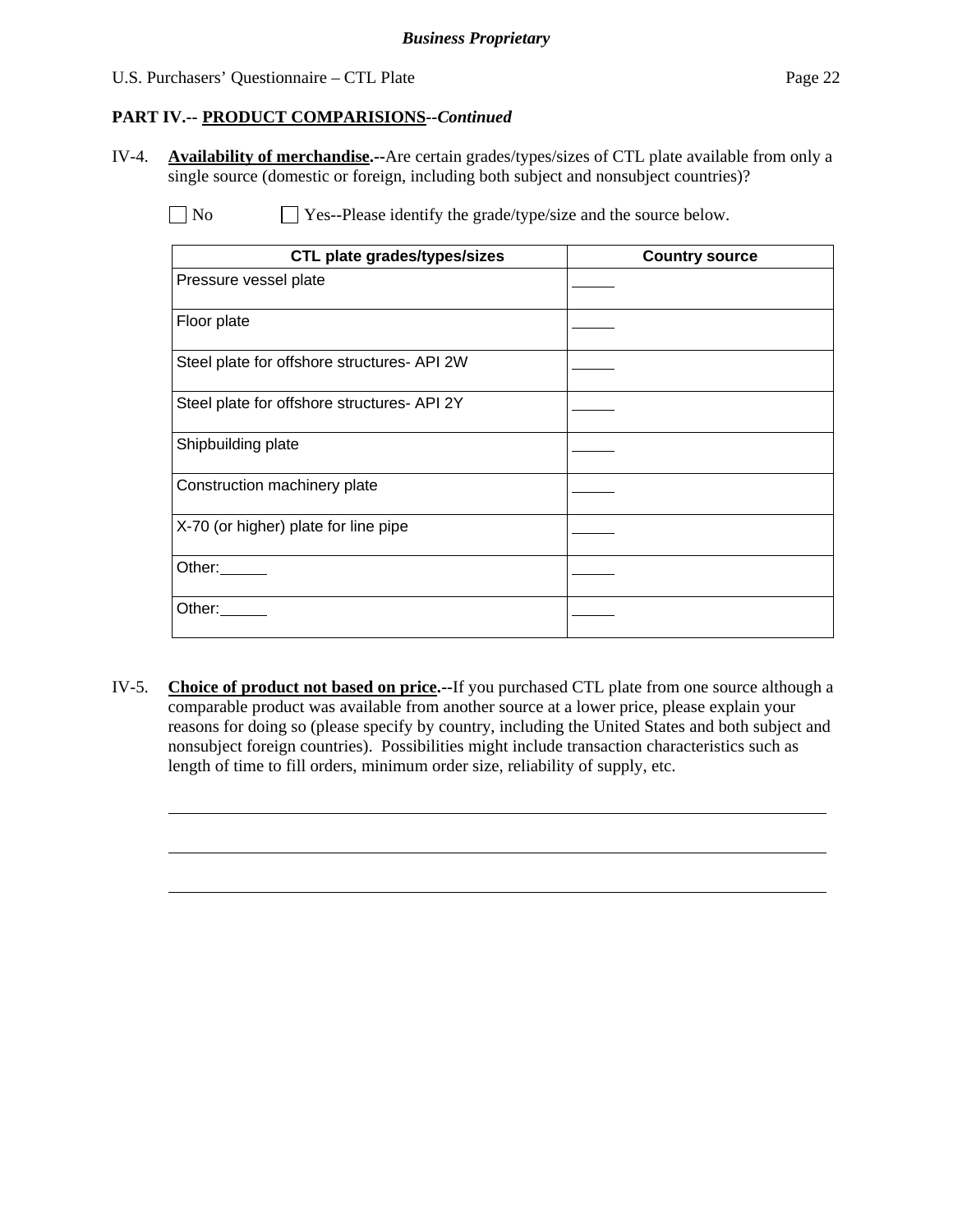IV-6. **Factor country comparisons.--**For the factors listed below, please rate how CTL plate produced in each country you identified in your response to the first question in Part IV compares with CTL plate produced in each of the other countries you identified (including the United States and both subject and nonsubject foreign countries).

|                                        | product from<br>product from<br><b>United States</b><br><b>United States</b><br>compared to<br>compared to<br>product from<br>product from<br>Indonesia<br>India |                          | product from<br><b>United States</b><br>compared to<br>product from<br><b>Italy</b> |                   |              |                |                |              |          |
|----------------------------------------|------------------------------------------------------------------------------------------------------------------------------------------------------------------|--------------------------|-------------------------------------------------------------------------------------|-------------------|--------------|----------------|----------------|--------------|----------|
| Quality                                | Superior                                                                                                                                                         | Comparable               | Inferior                                                                            | Superior          | Comparable   | Inferior       | Superior       | Comparable   | Inferior |
|                                        |                                                                                                                                                                  |                          |                                                                                     |                   | $\Box$       |                |                |              |          |
|                                        |                                                                                                                                                                  |                          | $\sim$                                                                              |                   |              |                |                |              |          |
|                                        | $\Box$                                                                                                                                                           | $\mathsf{L}$             | $\mathcal{L}$                                                                       | П                 |              | $\mathbb{R}^n$ |                |              |          |
|                                        |                                                                                                                                                                  | П                        | $\Box$                                                                              | $\Box$            |              |                |                |              |          |
|                                        |                                                                                                                                                                  | $\Box$                   | П                                                                                   | $\Box$            | $\mathsf{L}$ | $\Box$         |                |              |          |
|                                        | $\perp$                                                                                                                                                          | $\Box$                   | $\Box$                                                                              | $\Box$            | $\Box$       | П              | $\blacksquare$ | $\mathsf{L}$ |          |
| Minimum quantity requirements          |                                                                                                                                                                  | П                        | $\Box$                                                                              | $\Box$            | П            |                |                |              |          |
|                                        | $\perp$                                                                                                                                                          | $\Box$                   | $\vert \ \ \vert$                                                                   | $\vert \ \ \vert$ |              | $\Box$         |                |              |          |
| Product consistency                    | П                                                                                                                                                                | П                        | П                                                                                   | П                 | П            | $\Box$         | $\blacksquare$ | $\mathsf{L}$ |          |
| Quality meets industry standards       |                                                                                                                                                                  | $\Box$                   | $\Box$                                                                              | $\Box$            | $\Box$       |                |                |              |          |
| Quality exceeds industry standards     | $\mathsf{L}$                                                                                                                                                     | $\Box$                   | П                                                                                   | $\Box$            |              | $\Box$         |                |              |          |
| Quality meets customer standards       | $\mathsf{L}$                                                                                                                                                     | $\Box$                   | $\Box$                                                                              | $\Box$            | $\Box$       | $\Box$         | $\blacksquare$ |              |          |
|                                        | П                                                                                                                                                                | $\Box$                   | $\Box$                                                                              | $\Box$            | $\Box$       | $\Box$         |                |              |          |
|                                        | $\perp$                                                                                                                                                          | $\Box$                   | П                                                                                   | $\vert \ \ \vert$ |              | $\Box$         |                |              |          |
| Technical support/service              | $\Box$                                                                                                                                                           | $\Box$                   | П                                                                                   | $\Box$            | П            | П              | $\blacksquare$ |              |          |
| U.S. transportation costs <sup>1</sup> | $\Box$                                                                                                                                                           | П                        | $\Box$                                                                              | $\Box$            | $\mathbf{I}$ |                |                |              |          |
| Other (specify):                       |                                                                                                                                                                  |                          |                                                                                     |                   |              |                |                |              |          |
|                                        |                                                                                                                                                                  | $\overline{\phantom{a}}$ |                                                                                     |                   |              |                |                |              |          |
|                                        |                                                                                                                                                                  |                          |                                                                                     |                   |              |                |                |              |          |

<sup>1</sup> A rating of superior on price and U.S. transportation costs indicates that the first country generally has lower prices/U.S. transportation costs than the second country.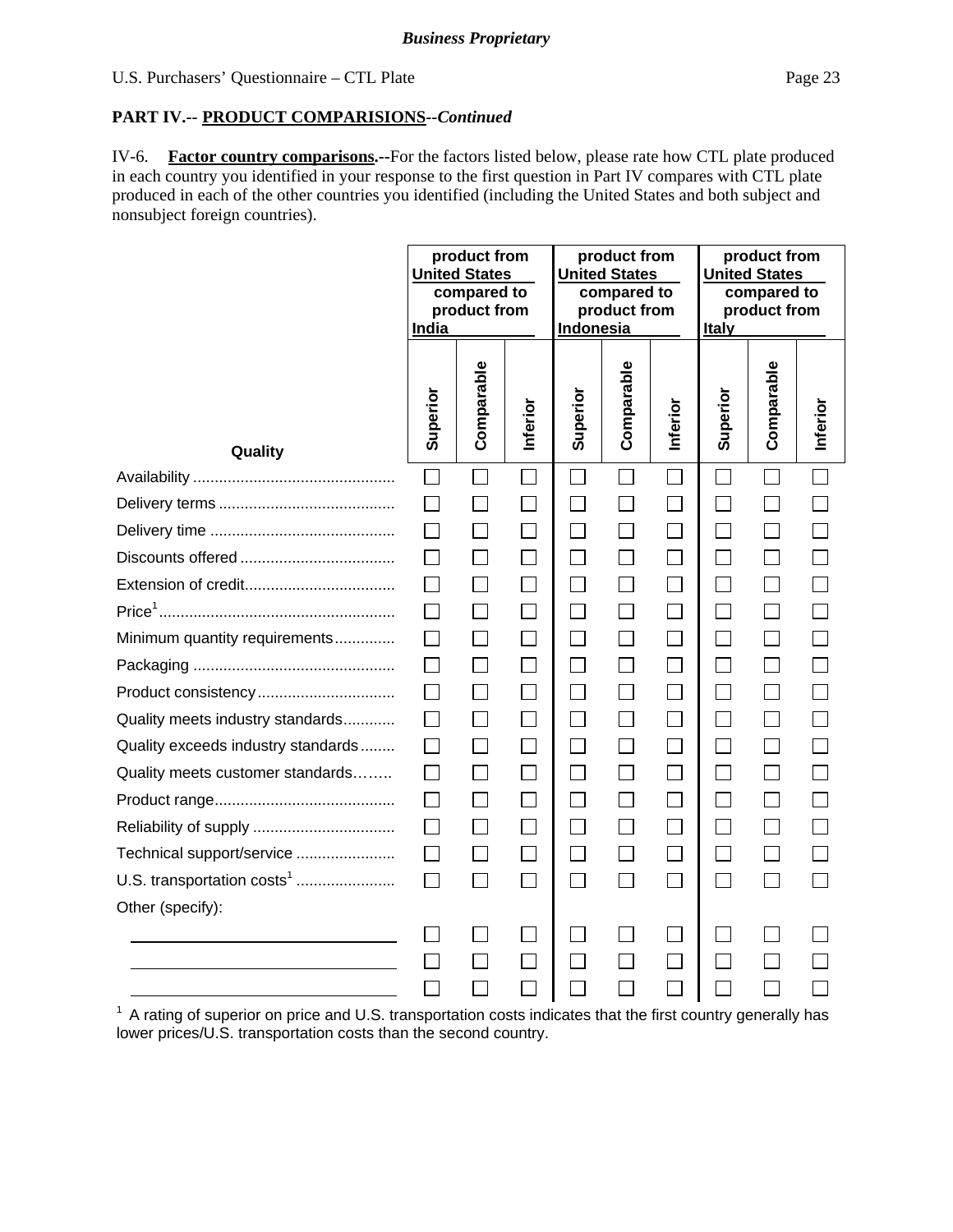### IV-6. *Continued.*

|                                        | Japan        | product from<br><b>United States</b><br>compared to<br>product from |              | product from<br><b>United States</b><br>compared to<br>product from<br>Korea |              | product from<br><b>United States</b><br>compared to<br>product from<br>Nonsubject |                |              |          |
|----------------------------------------|--------------|---------------------------------------------------------------------|--------------|------------------------------------------------------------------------------|--------------|-----------------------------------------------------------------------------------|----------------|--------------|----------|
| Quality                                | Superior     | Comparable                                                          | Inferior     | Superior                                                                     | Comparable   | Inferior                                                                          | Superior       | Comparable   | Inferior |
|                                        | $\Box$       |                                                                     | $\Box$       |                                                                              | $\Box$       |                                                                                   | $\Box$         |              |          |
|                                        | $\mathsf{L}$ | $\mathbb{R}^n$                                                      |              | $\sim$                                                                       |              | $\mathsf{L}$                                                                      |                |              |          |
|                                        |              |                                                                     |              |                                                                              |              |                                                                                   |                |              |          |
|                                        |              |                                                                     |              | П                                                                            |              |                                                                                   |                |              |          |
|                                        | $\mathsf{L}$ | $\Box$                                                              | $\mathsf{L}$ | П                                                                            | $\Box$       | $\Box$                                                                            | $\blacksquare$ | $\mathsf{L}$ |          |
|                                        |              |                                                                     |              | $\overline{\phantom{a}}$                                                     |              | $\mathcal{L}_{\mathcal{A}}$                                                       |                |              |          |
| Minimum quantity requirements          | ΙI           |                                                                     |              | $\Box$                                                                       |              |                                                                                   |                |              |          |
|                                        | $\perp$      | $\Box$                                                              | $\mathsf{L}$ | $\mathsf{L}$                                                                 | $\Box$       | $\mathsf{L}$                                                                      |                | $\Box$       |          |
|                                        |              |                                                                     |              |                                                                              |              |                                                                                   |                |              |          |
| Quality meets industry standards       |              |                                                                     |              | $\Box$                                                                       |              |                                                                                   |                |              |          |
| Quality exceeds industry standards     | $\mathsf{L}$ | $\Box$                                                              | $\mathsf{L}$ | П                                                                            | $\Box$       | $\Box$                                                                            | $\blacksquare$ | $\perp$      |          |
| Quality meets customer standards       |              |                                                                     |              | $\overline{\phantom{a}}$                                                     |              |                                                                                   |                |              |          |
|                                        | П            | $\Box$                                                              |              | $\Box$                                                                       |              |                                                                                   |                |              |          |
|                                        | $\Box$       | $\Box$                                                              | $\mathsf{L}$ | П                                                                            | $\mathsf{L}$ | $\Box$                                                                            | $\blacksquare$ | $\Box$       |          |
| Technical support/service              | $\Box$       |                                                                     |              |                                                                              |              |                                                                                   |                |              |          |
| U.S. transportation costs <sup>1</sup> | П            | П                                                                   |              | П                                                                            |              | $\blacksquare$                                                                    |                |              |          |
| Other (specify):                       |              |                                                                     |              |                                                                              |              |                                                                                   |                |              |          |
|                                        |              |                                                                     |              |                                                                              |              |                                                                                   |                |              |          |
|                                        |              |                                                                     |              |                                                                              |              |                                                                                   |                |              |          |
|                                        |              |                                                                     |              |                                                                              |              |                                                                                   |                |              |          |

 $1$  A rating of superior on price and U.S. transportation costs indicates that the first country generally has lower prices/U.S. transportation costs than the second country.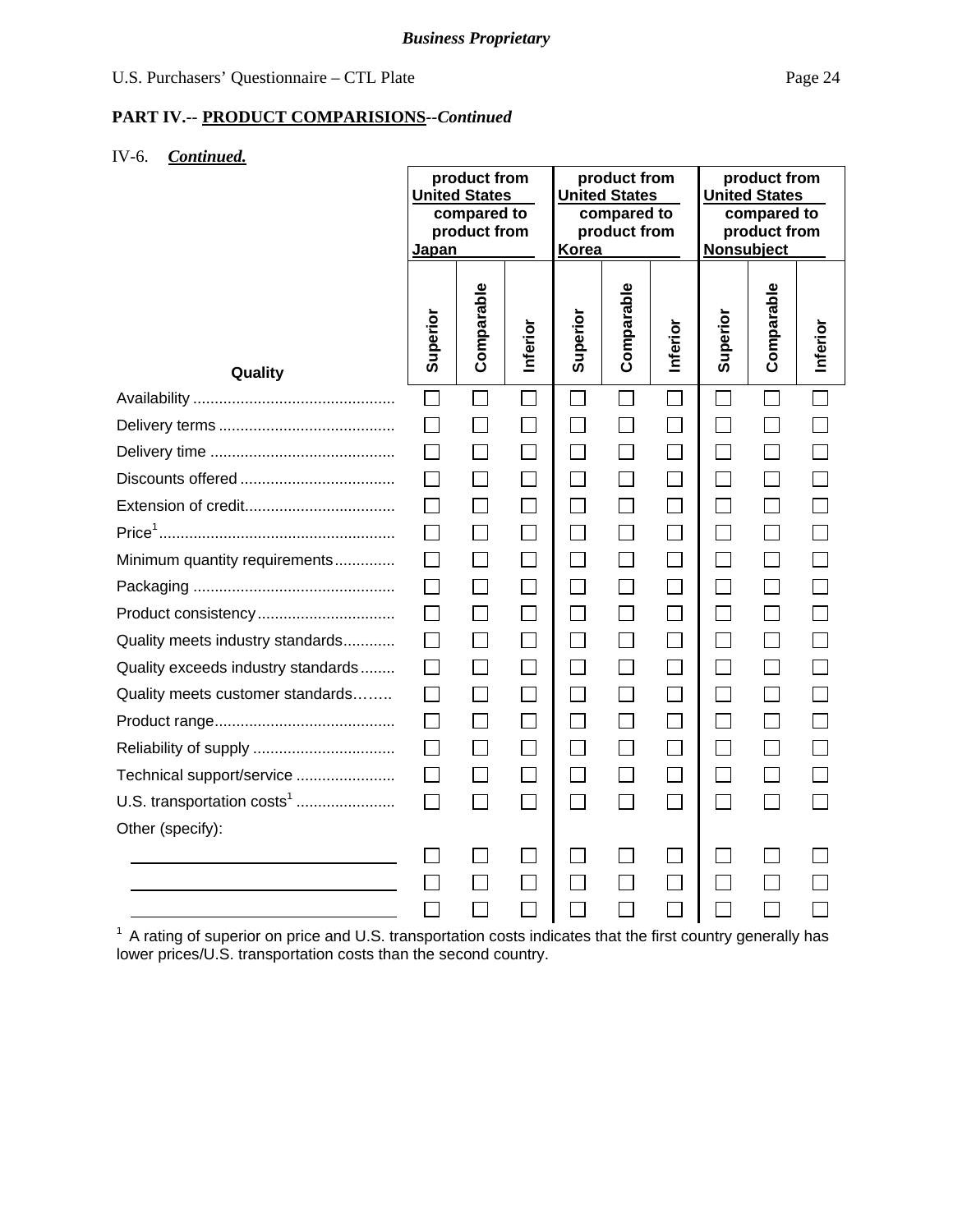### IV-6. *Continued.*

|                                    | product from<br>compared to |                          | product from<br>compared to<br>product from |                             |              | product from<br>compared to |              |              |          |
|------------------------------------|-----------------------------|--------------------------|---------------------------------------------|-----------------------------|--------------|-----------------------------|--------------|--------------|----------|
|                                    |                             | product from             |                                             |                             |              |                             | product from |              |          |
| Quality                            | Superior                    | Comparable               | Inferior                                    | Superior                    | Comparable   | Inferior                    | Superior     | Comparable   | Inferior |
|                                    | $\Box$                      |                          | $\Box$                                      | $\blacksquare$              | $\mathsf{L}$ |                             | $\mathbf{I}$ |              |          |
|                                    |                             |                          |                                             |                             |              |                             |              |              |          |
|                                    |                             | $\Box$                   |                                             | $\Box$                      |              | $\Box$                      |              |              |          |
|                                    |                             | $\Box$                   |                                             | $\Box$                      |              | $\vert \ \ \vert$           |              |              |          |
|                                    |                             | Π                        |                                             |                             |              |                             |              |              |          |
|                                    |                             | $\Box$                   | П                                           | $\Box$                      |              | $\Box$                      | $\Box$       | $\Box$       |          |
| Minimum quantity requirements      |                             | $\Box$                   |                                             | П                           |              |                             |              |              |          |
|                                    |                             | $\overline{\phantom{0}}$ |                                             | $\mathcal{L}_{\mathcal{A}}$ |              |                             |              | $\mathbf{L}$ |          |
| Product consistency                |                             | $\Box$                   | $\Box$                                      | $\Box$                      |              | $\Box$                      |              | $\Box$       |          |
| Quality meets industry standards   |                             | $\Box$                   |                                             | $\Box$                      |              |                             |              |              |          |
| Quality exceeds industry standards |                             |                          |                                             |                             |              |                             |              |              |          |
| Quality meets customer standards   |                             | $\Box$                   | $\Box$                                      | П                           |              | $\Box$                      | $\Box$       | $\Box$       |          |
|                                    |                             | $\Box$                   |                                             | П                           |              |                             |              |              |          |
|                                    |                             | $\Box$                   |                                             |                             |              |                             |              |              |          |
| Technical support/service          | $\Box$                      | $\Box$                   |                                             | П                           |              | $\overline{\phantom{a}}$    | $\Box$       | $\Box$       |          |
| U.S. transportation $costs1$       | П                           | $\blacksquare$           |                                             | $\Box$                      |              |                             |              |              |          |
| Other (specify):                   |                             |                          |                                             |                             |              |                             |              |              |          |
|                                    |                             |                          |                                             |                             |              |                             |              |              |          |
|                                    |                             |                          |                                             |                             |              |                             |              |              |          |
|                                    |                             |                          |                                             |                             |              |                             |              |              |          |

 $1$  A rating of superior on price and U.S. transportation costs indicates that the first country generally has lower prices/U.S. transportation costs than the second country.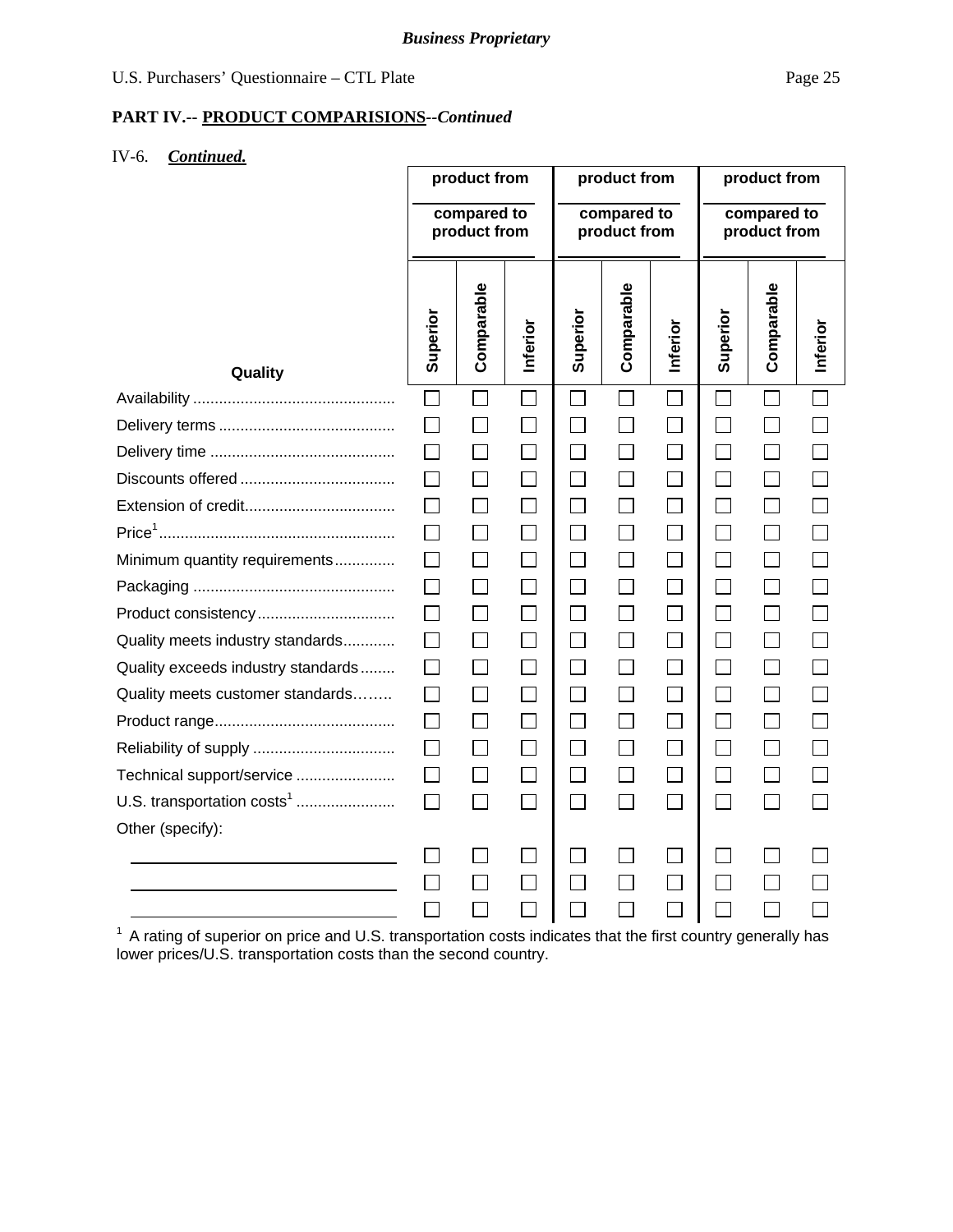#### IV-7. **Minimum quality.--**

l

l

l

(a) How often does domestically produced CTL plate meet minimum quality specifications for your uses or your customers' uses?

| $\Box$ Usually<br>Rarely or never<br>Sometimes<br>Always |  |
|----------------------------------------------------------|--|
|----------------------------------------------------------|--|

Please explain if you responded "*Sometimes"* or "*Rarely or never."*

(b) How often does imported subject CTL plate meet minimum quality specifications for your uses or your customers' uses?

|                                           | <b>Source</b> |                                                                                                                | <b>Always</b> | <b>Usually</b> | <b>Sometimes</b> | <b>Rarely or</b><br>never |
|-------------------------------------------|---------------|----------------------------------------------------------------------------------------------------------------|---------------|----------------|------------------|---------------------------|
| India                                     |               |                                                                                                                |               |                |                  |                           |
| Indonesia                                 |               |                                                                                                                |               |                |                  |                           |
| Italy                                     |               |                                                                                                                |               |                |                  |                           |
| Japan                                     |               |                                                                                                                |               |                |                  |                           |
| Korea                                     |               |                                                                                                                |               |                |                  |                           |
| - -<br>$\sim$ $\sim$ $\sim$ $\sim$ $\sim$ |               | المستحدث المدار المستندان المستندان والمستندان والمستندان والمستندان والمستندان والمستندان والمستندان والمستند |               |                |                  |                           |

Please explain if you responded "*Sometimes"* or "*Rarely or never."*

 (c) How often does imported nonsubject CTL plate (*i.e.*, CTL plate from countries other than India, Indonesia, Italy, Japan, and/or Korea) meet minimum quality specifications for your uses or your customers' uses?

| <b>Source</b>                                                     | <b>Always</b> | <b>Usually</b> | <b>Sometimes</b> | <b>Rarely or</b><br>never |
|-------------------------------------------------------------------|---------------|----------------|------------------|---------------------------|
|                                                                   |               |                |                  |                           |
|                                                                   |               |                |                  |                           |
|                                                                   |               |                |                  |                           |
|                                                                   |               |                |                  |                           |
|                                                                   |               |                |                  |                           |
| Please explain if you responded "Sometimes" or "Rarely or never." |               |                |                  |                           |